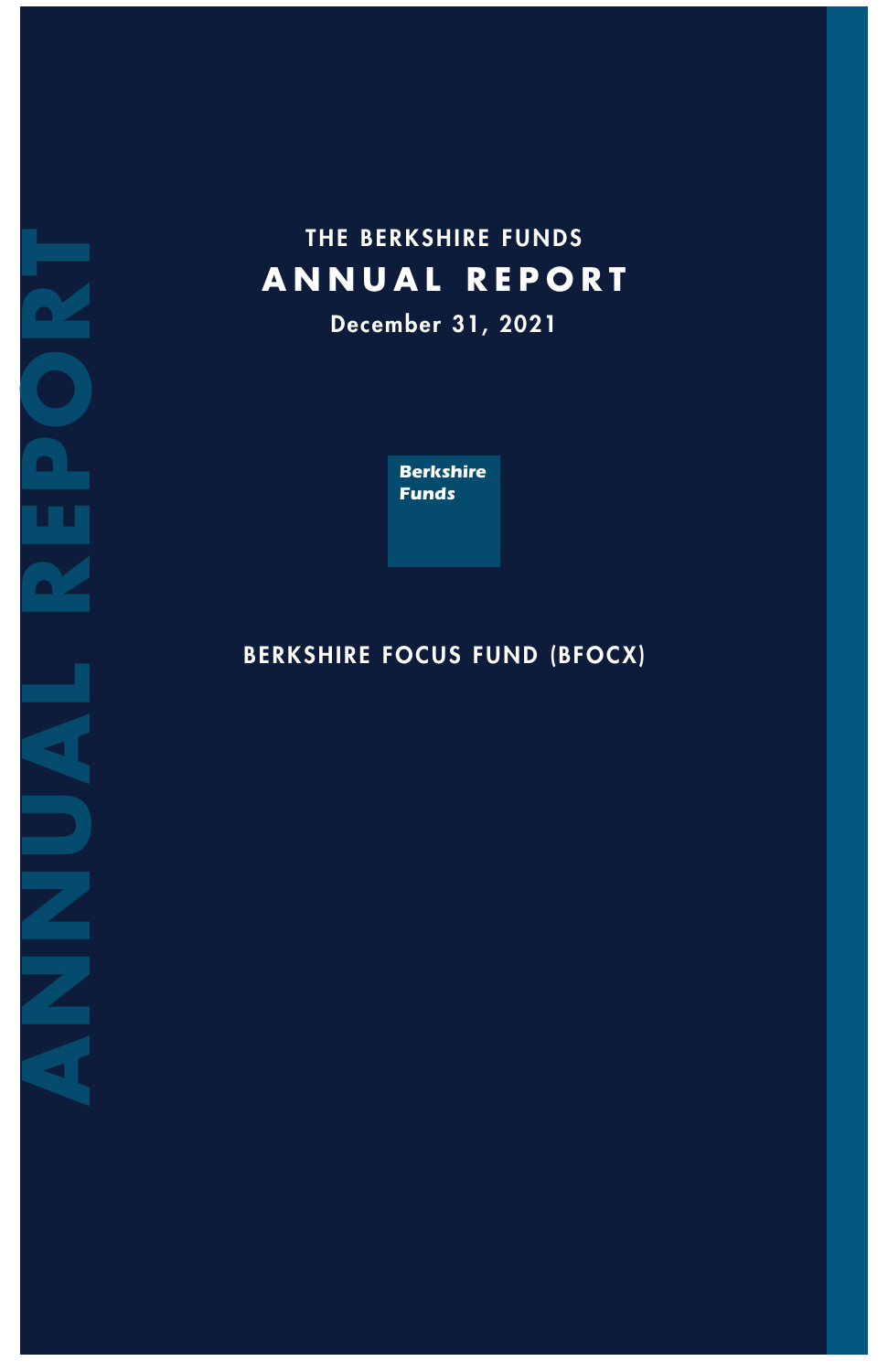This report is provided for the general information of the Berkshire Funds shareholders. It is not authorized for distribution unless preceded or accompanied by an effective Prospectus, which contains more complete information about the Berkshire Funds. Please read it carefully before you invest.

In recent years, returns have sustained significant gains and losses due to market volatility in the technology sector. Due to market volatility, current performance may be lower than the figures shown. Call **877.526.0707** or visit **www.berkshirefunds.com** for more current performance information. Past performance is no guarantee of future results and investment results and principal value will fluctuate so that shares, when redeemed, may be worth more or less than their original cost. The returns shown do not reflect the deduction of taxes that a shareholder would pay on Fund distributions or the redemption of Fund shares. Total return includes reinvestment of dividends and capital gain distributions.

The Dow Jones Industrial Average is a measurement of general market price movement for 30 widely-held stocks primarily listed on the New York Stock Exchange. The S&P 500® Index is a registered trademark of Standard & Poor's Corporation and is a market-weighted index of common stock prices for 500 large U.S. companies. The Nasdaq Composite Index is a capitalization-weighted index of over 5,000 common stocks listed on the Nasdaq Stock Market. Each index represents an unmanaged, broad-based basket of stocks. These indices are typically used as benchmarks for overall market performance.

Portfolio composition is subject to change at any time and references to specific securities, industries and sectors are not recommendations to purchase or sell any particular security.

The Fund's distributor is Arbor Court Capital, LLC.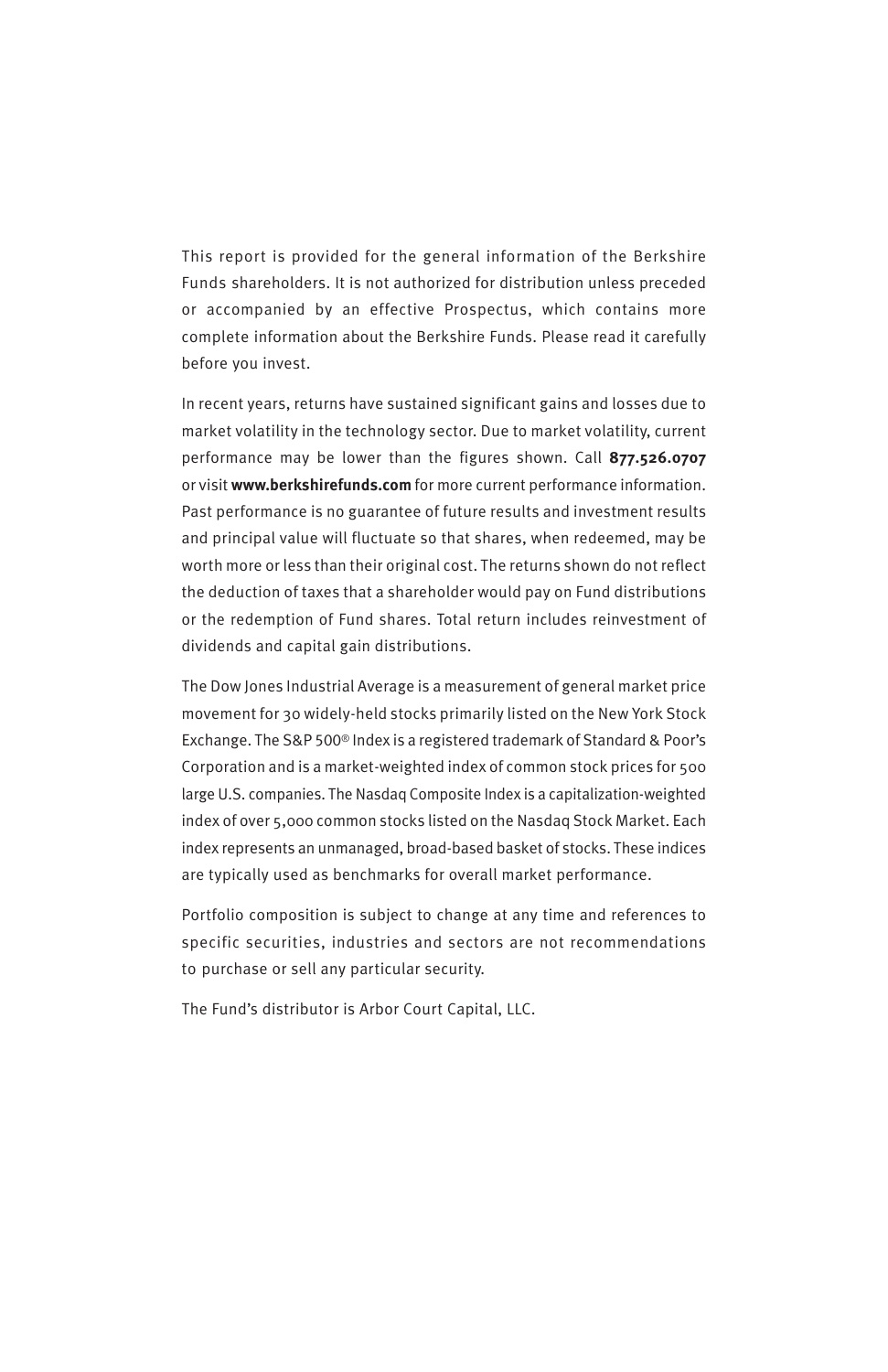#### FUND OVERVIEW DECEMBER 31, 2021 (UNAUDITED)

×

## PERFORMANCE COMPARISON (Average annual total returns as of 12/31/21)

| <b>BERKSHIRE FOCUS FUND</b>  | 1 YEAR<br>$-1.38%$ | 3 YEAR<br>38.67% | 5 YEAR<br>33.41% | 10 YEAR<br>23.29% |
|------------------------------|--------------------|------------------|------------------|-------------------|
| S&P 500 <sup>®</sup> INDEX   | 28.71%             | 26.07%           | 18.47%           | 16.55%            |
| DOW JONES INDUSTRIAL AVERAGE | 20.95%             | 18.49%           | 15.51%           | 14.21%            |
| NASDAO COMPOSITE INDEX       | 22.18%             | 34.26%           | 24.97%           | 20.96%            |

#### NET ASSETS

| 12/31/21 | <b>\$747.4 MILLION</b> |
|----------|------------------------|
|          |                        |

### TOP TEN STOCK HOLDINGS<sup>(1)</sup>

| TESLA, INC.                        | 11.00% |
|------------------------------------|--------|
| MARVELL TECHNOLOGY, INC.           | 7.00%  |
| ZSCALER, INC.                      | 5.19%  |
| ARISTA NETWORKS, INC.              | 4.87%  |
| FORTINET, INC.                     | 4.81%  |
| PALO ALTO NETWORKS, INC.           | 4.71%  |
| APPLIED MATERIALS, INC.            | 4.59%  |
| SILVERGATE CAPITAL CORP. (CLASS A) | 4.52%  |
| SNOWFLAKE INC. (CLASS A)           | 4.37%  |
| NVIDIA CORP.                       | 4.23%  |

#### TOP TEN SECTORS(3)

| <b>BUSINESS SOFTWARE &amp; SERVICES</b>       | 32.16% |
|-----------------------------------------------|--------|
| <b>CYBERSECURITY EQUIPMENT &amp; SERVICES</b> | 14.71% |
| <b>SEMICONDUCTOR</b>                          | 14.22% |
| <b>AUTOMOBILE MANUFACTURER</b>                | 13.02% |
| <b>SEMICONDUCTOR EQUIPMENT</b>                | 6.94%  |
| <b>INTERNET SERVICES</b>                      | 5.24%  |
| <b>COMMUNICATION EQUIPMENT</b>                | 4.87%  |
| BANKS                                         | 4.52%  |
| <b>SPECIALTY INDUSTRIAL MACHINERY</b>         | 2.35%  |
| ENTERTAINMENT                                 | 2.07%  |

## NET ASSET VALUE

NET ASSET VALUE PER SHARE \$36.21

## GROWTH OF \$10,000(2)



(1) Stated as a percentage of total net assets as of 12/31/21. The holdings information provided should not be construed as a recommendation to purchase or sell a particular security and may not be representative of the fund's current or future investments.

(2) This chart assumes an initial investment of \$10,000 made on 12/31/11. Past performance does not guarantee future results. Investment return and principal value will fluctuate so that shares, when redeemed, may be worth more or less than their original cost. All returns reflect reinvested dividends but do not reflect the impact of taxes.

(3) Stated as a percentage of total net assets as of 12/31/21. The holdings by sector are presented to illustrate examples of the sectors in which the fund has bought securities and may not be representative of the fund's current or future investments.

 This fund concentrates its investments in the technology industry. As a result, the fund is subject to greater risk than more diversified funds because of its concentration of investments in fewer companies and certain segments of a single industry.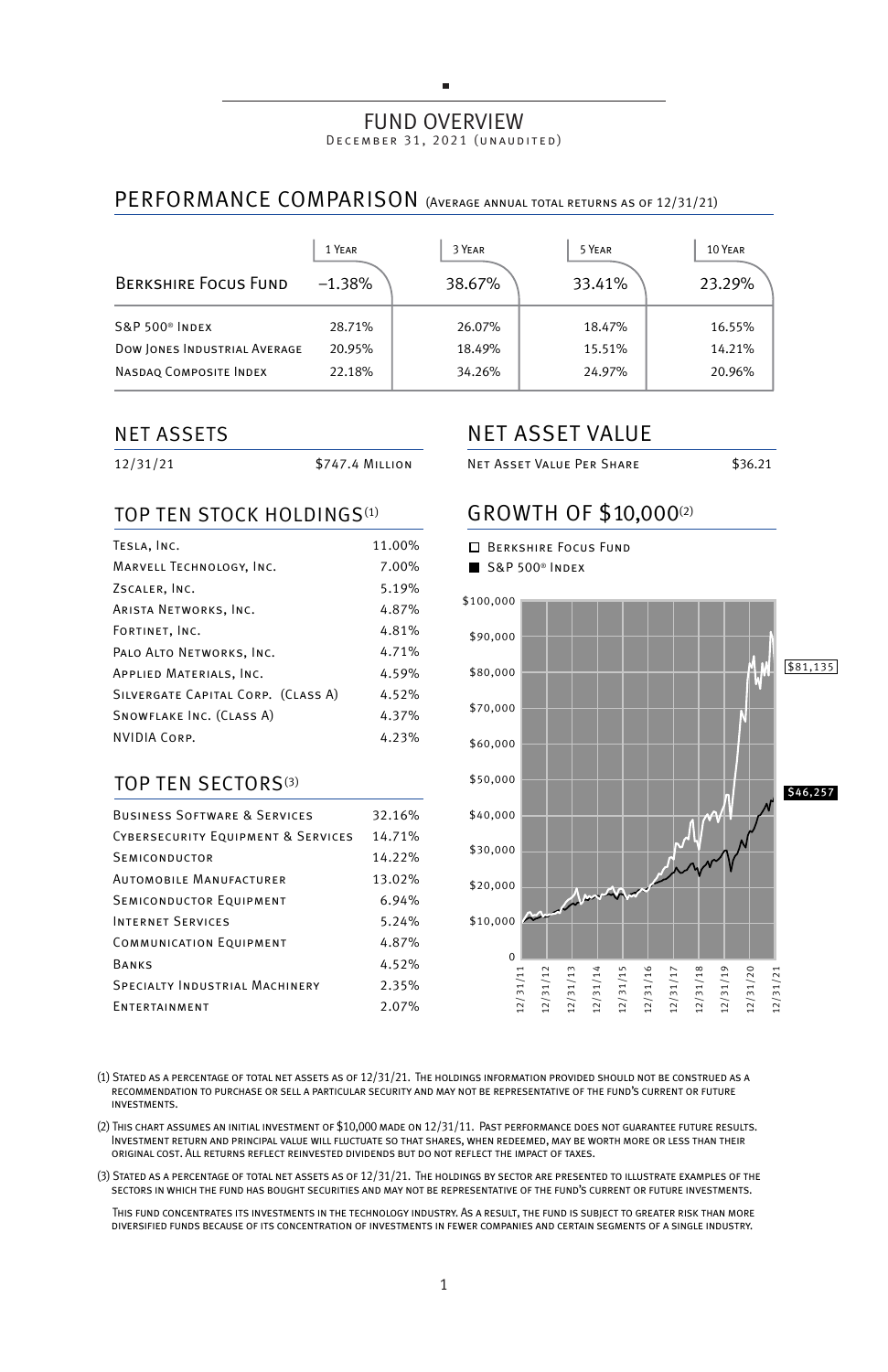## **Berkshire Focus Fund Performance and Portfolio Discussion 12/31/2021**

 $\blacksquare$ 

 $\blacksquare$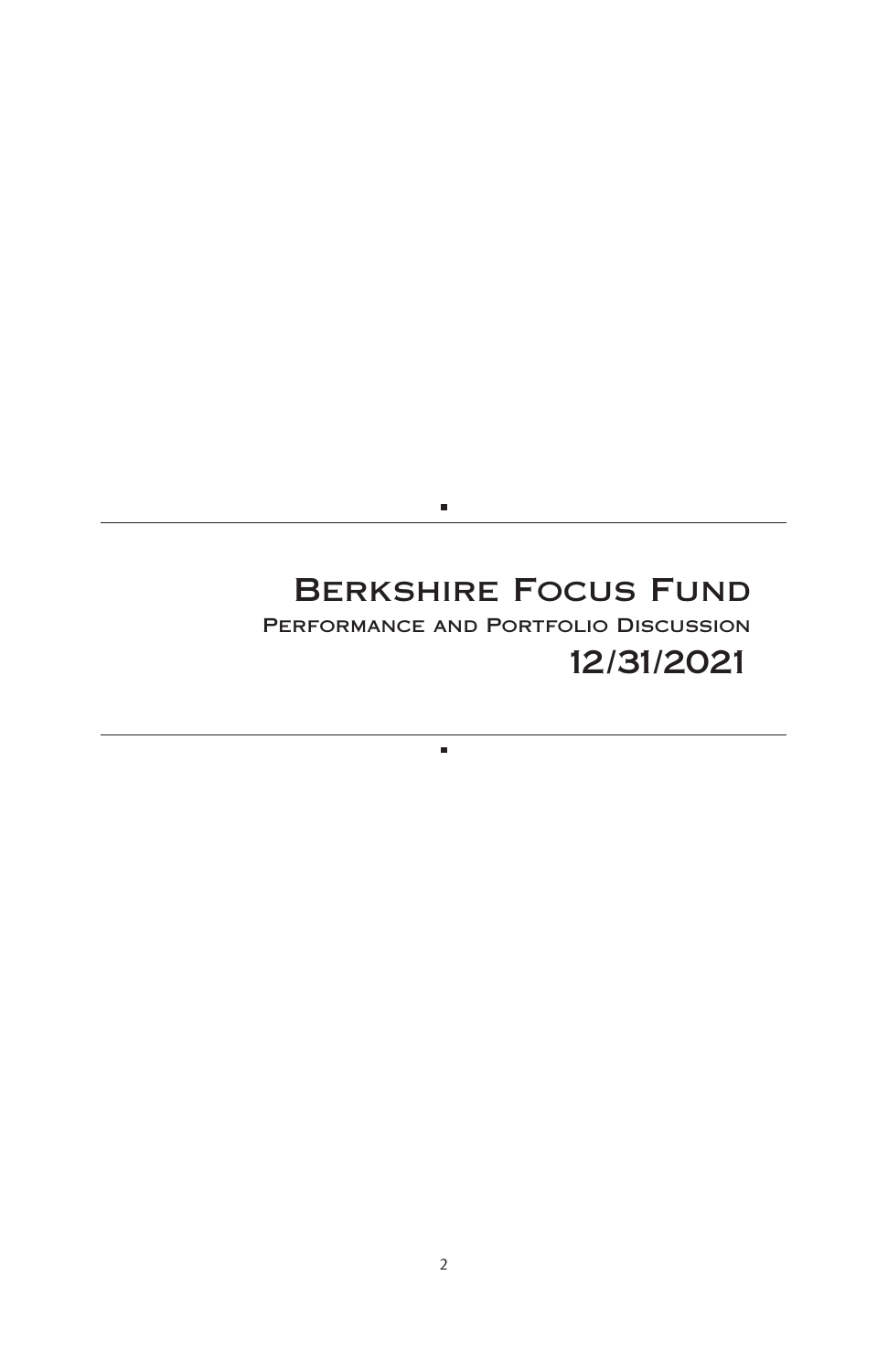

Dear Fellow Shareholders,

For the twelve-month period ended December 31, 2021, the Berkshire Focus Fund underperformed its primary benchmark index. The Fund generated a total return of -1.38% while the S&P 500® Index—which we consider to be the Fund's primary benchmark index—produced a total return of +28.71% over the same period. For comparative purposes, the Dow Jones Industrial Average posted a return of - +20.95% and the Nasdaq Composite Index generated a return of +22.18% for the year. A \$10,000 investment in our Fund over 10 years starting on December 31, 2011 grew to **\$81,135**. This was a **+23.29%** average annual compounded return. A \$10,000 investment in the S&P 500® over the same period grew to **\$46,257**. This

was a **+16.55%** average annual compounded return.

Amid a confluence of events not seen in decades, economic and financial market developments gyrated and morphed daily in 2021. The Biden administration delivered two additional rounds of fiscal stimulus at the beginning of the year. Then, as the vaccine rollout picked up in the spring, the U.S. economy accelerated from recovery mode back to expansion. By the summer and fall, inflationary pressures were seemingly everywhere. U.S. inflation hit a 39-year high in November, with prices up 6.8% from a year before, as measured by the Consumer Price Index (CPI). Strong demand for goods combined with supply-chain and transportation bottlenecks, while transitory, lasted longer than many anticipated. Meanwhile, higher prices associated with labor-market, semiconductor chip shortages, and elevated energy costs continue to stoke inflationary pressures. By the end of the year, the Federal Reserve pivoted by signaling its intent to raise interest rates and taper quantitative easing in 2022. Against this backdrop, the major U.S. equity markets managed to post strong double-digit gains for the year, highlighted by considerable intra-period volatility along the way.

U.S. equity markets, led by high-growth and technology stocks, staged a strong rally at the beginning of the first quarter that lasted into mid-February. Fueling the advance was the accelerated rollout of the COVID-19 vaccination effort, strong consumer and government spending, and favorable outlook for U.S. economic growth. The yield on the 10-year U.S. Treasury note almost doubled from .90% at the beginning of the period, to 1.75% by the end of March. Reopening demand and significant supply-chain restraints throughout the economy fueled expectations for much higher inflation. This in turn, increased concerns the Federal Reserve may be forced to raise interest rates. Not surprisingly, the near-record move in interest rates ignited a steep sell-off in high-growth and technology stocks as surging Treasury yields had an outsized negative impact on valuations. In the second quarter there was considerable market volatility; leadership rotated between growth-oriented stocks and the more cyclically driven value opportunities. A retreat of the 10-year U.S. Treasury yield led to the reemergence in leadership of growth stocks by mid-May. U.S. equity markets resumed their upward climb until the end of June as both the S&P 500® and the NASDAQ Composite index set all-time highs.

U.S. stock markets continued their advance during the third quarter as growth companies once again outperformed their value counterparts. However, stocks fell from their record-highs near quarter end over continued uncertainty surrounding the impact of the COVID-19 Delta variant on underlying economic growth, and the prospect for rising inflation and interest rates. In addition, news that one of China's largest property developers, Evergrande, would likely default on its debt payments destabilized financial markets and fueled concerns of a potential financial contagion. Surging Treasury yields sparked a sharp sell-off in shares of high-growth and technology companies, triggering a powerful rotation back into value stocks at the end of the quarter. U.S. equities recorded solid gains during the fourth quarter after overcoming a late-November sell-off in reaction to the new Omicron COVID-19 variant's proliferation across the globe. The rapid spread of the variant led to the largest increase in U.S. COVID-19 cases since the onset of the pandemic, prompting a flurry of new restrictions and cancellations. Inflation continued to surge against the backdrop of labor shortages, rising energy prices, and high demand for goods and services. The trifecta of the Dow Jones Industrial Average, S&P 500® and the Nasdaq Composite index finished the year at, or near all-time highs.

Looking at the portfolio, our investments in Hubspot (HUBS), NVIDIA (NVDA), MongoDB (MDB), Tesla (TSLA), Snowflake (SNOW) and Zscaler (ZS) were all contributors to the Fund's performance. However, some of our investments detracted from the Fund's performance—these included Block (SQ), Paypal (PYPL), Pinterest (PINS), Roku (ROKU), Sea Ltd. (SEA) and Snap (SNAP).

Thank you for your confidence and continued investment in the Berkshire Focus Fund.

' I

Malcolm R. Fobes III Chairman and Chief Investment Officer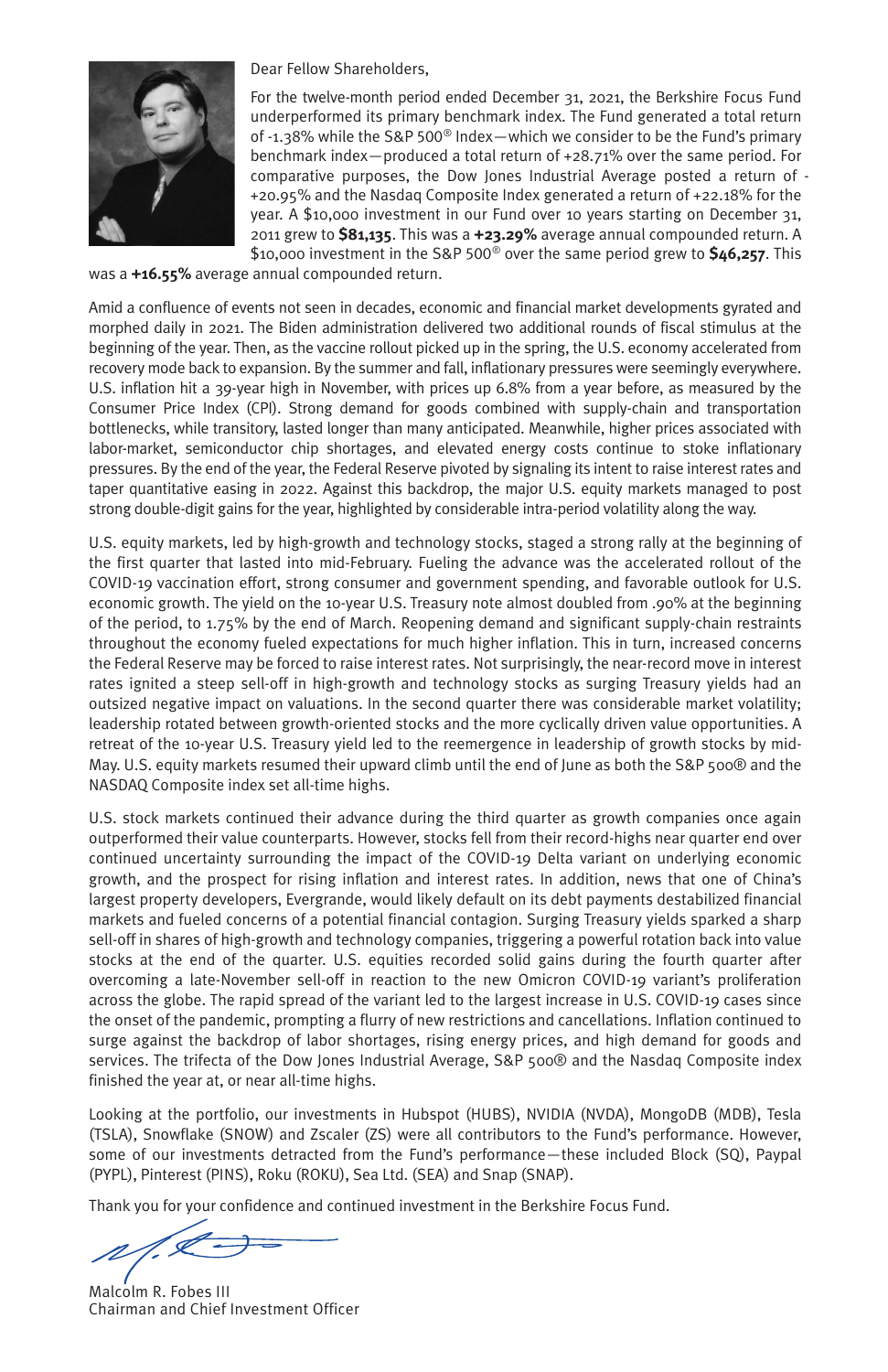## **Audited Financial Statements 12/31/2021**

 $\blacksquare$ 

 $\blacksquare$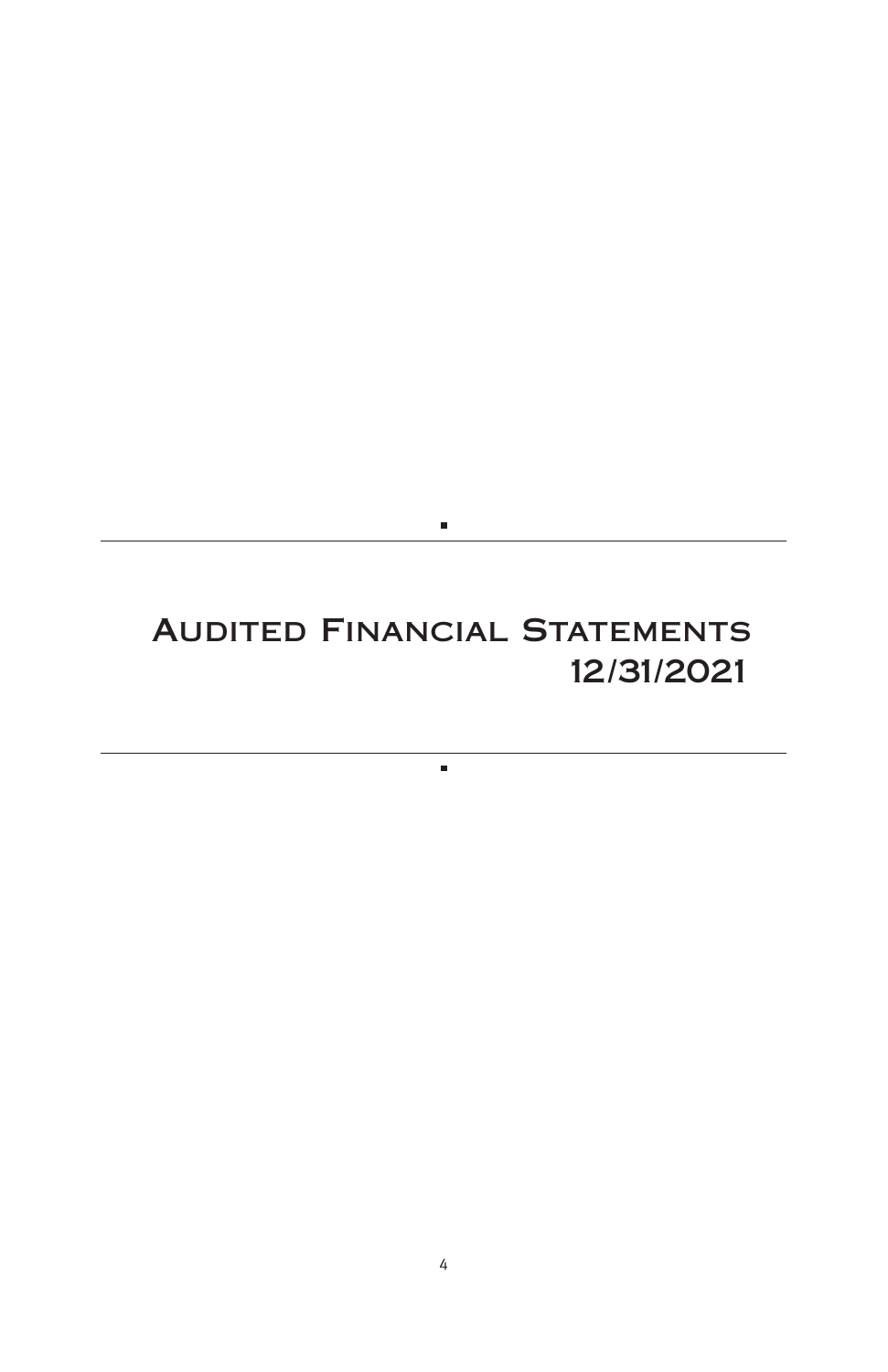# PORTFOLIO OF INVESTMENTS

 $\blacksquare$ 

| <b>SHARES</b> | <b>VALUE</b> |
|---------------|--------------|
|               |              |

|         | <b>COMMON STOCKS - 100.10%</b>                          | \$<br>748,160,543 |
|---------|---------------------------------------------------------|-------------------|
|         | (COST \$681,029,625)                                    |                   |
|         | <b>AUTOMOBILE MANUFACTURER - 13.02%</b>                 | 97,304,563        |
| 361,300 | <b>FORD MOTOR COMPANY</b>                               | 7,504,201         |
| 10      | LI AUTO, INC. - ADR*                                    | 321               |
| 10      | $NIO, Inc. - ADR*$                                      | 317               |
| 10      | RIVIAN AUTOMOTIVE, INC.*                                | 1,037             |
| 77,830  | TESLA, INC.*                                            | 82,249,187        |
| 150,000 | XPENG, INC. - ADR*                                      | 7,549,500         |
|         | <b>BANKS-4.52%</b>                                      | 33,816,547        |
| 10      | <b>SIGNATURE BANK</b>                                   | 3,235             |
| 228,160 | SILVERGATE CAPITAL CORP. (CLASS A)*                     | 33,813,312        |
|         | <b>BUSINESS SOFTWARE &amp; SERVICES - 32.16%</b>        | 240,348,261       |
| 10      | ADOBE, INC.*                                            | 5,671             |
| 39,180  | ATLASSIAN CORPORATION PLC - (CLASS A) (UNITED KINGDOM)* | 14,938,942        |
| 10      | BILL.COM HOLDINGS, INC.*                                | 2,491             |
| 10      | CLOUDFLARE, INC. (CLASS A)*                             | 1,315             |
| 148,570 | DATADOG, INC. (CLASS A)*                                | 26,461,803        |
| 138,550 | DIGITALOCEAN HOLDINGS, INC.*                            | 11,129,721        |
| 423,510 | DIGITAL TURBINE, INC.*                                  | 25,829,875        |
| 10      | DOCUSIGN, INC.*                                         | 1,523             |
| 10      | DOMO, INC. (CLASS B)*                                   | 496               |
| 40,210  | HUBSPOT, INC.*                                          | 26,504,421        |
| 10      | INTUIT, INC.                                            | 6,432             |
| 10      | <b>MICROSOFT CORP.</b>                                  | 3,363             |
| 55,670  | MONGODB, INC. (CLASS A)*                                | 29,468,915        |
| 10      | PALANTIR TECHNOLOGIES, INC.*                            | 182               |
| 10      | PAYCHEX, INC.                                           | 1.365             |
| 10      | PAYCOM SOFTWARE, INC.*                                  | 4,152             |
| 10      | PAYLOCITY HOLDING CORP.                                 | 2,362             |
| 10      | SERVICENOW, INC.*                                       | 6.491             |
| 96.320  | SNOWFLAKE, INC. (CLASS A)*                              | 32,628,400        |
| 225,200 | THE TRADE DESK, INC. (CLASS A)*                         | 20,637,328        |
| 10      | TWILIO, INC. (CLASS A)*                                 | 2,633             |
| 157,360 | UNITY SOFTWARE, INC.*                                   | 22,500,906        |
| 10      | WORKDAY, INC. (CLASS A)*                                | 2,732             |
| 470,510 | ZOOMINFO TECHNOLOGIES, INC.*                            | 30,206,742        |
|         | <b>COMMUNICATION EQUIPMENT - 4.87%</b>                  | 36,406,125        |
| 253,260 | ARISTA NETWORKS, INC.*                                  | 36,406,125        |
|         | <b>COMMUNICATION SERVICES - 0.00%</b>                   | 3,713             |
|         |                                                         |                   |
| 10      | RINGCENTRAL, INC. (CLASS A)*                            | 1,874             |
| 10      | ZOOM VIDEO COMMUNICATIONS, INC.*                        | 1,839             |
|         | <b>CONSUMER ELECTRONICS - 0.00%</b>                     | 1,776             |
| 10      | APPLE, INC.                                             | 1,776             |

\*non-income producing adr – american depositary receipt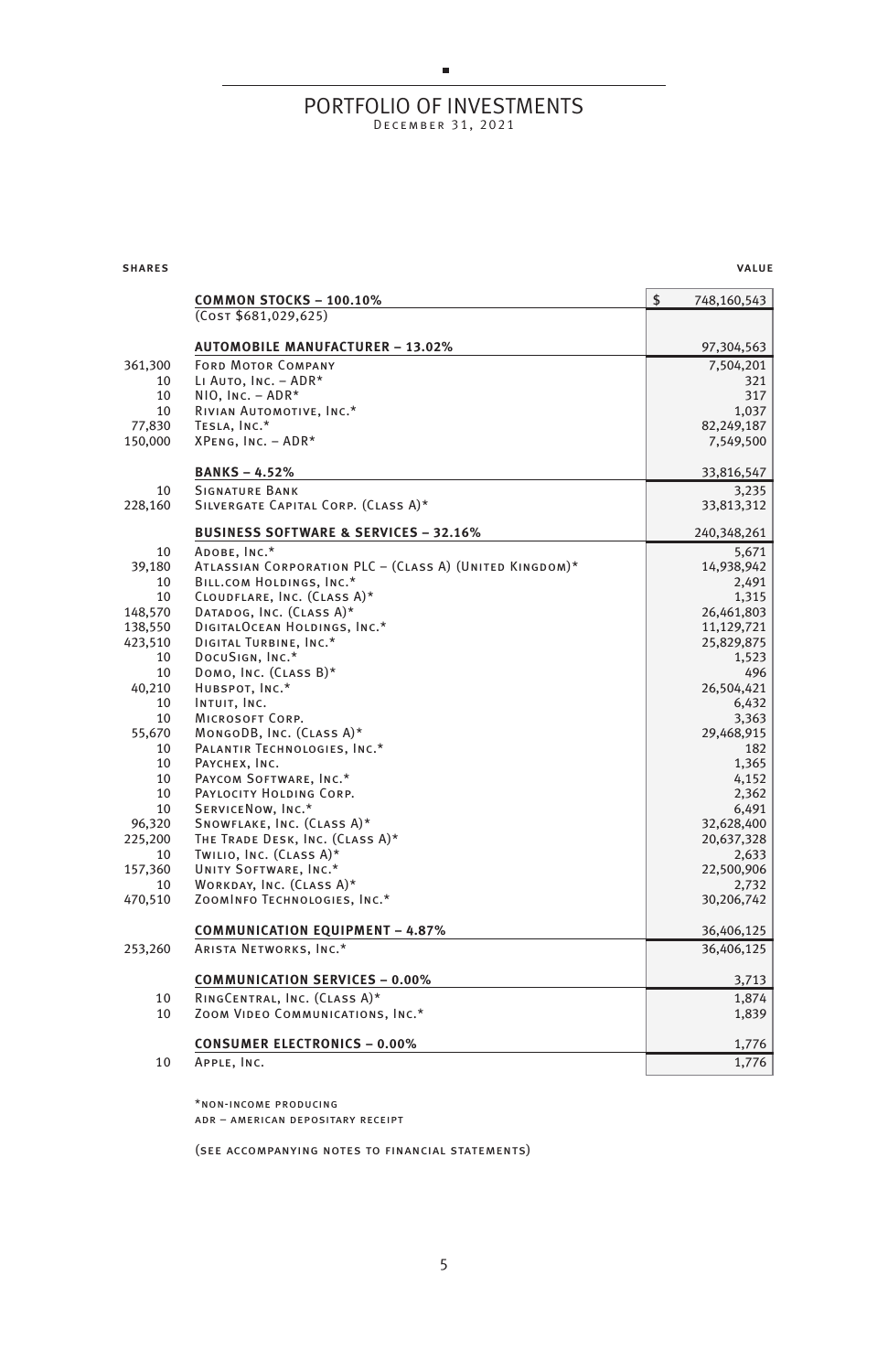#### PORTFOLIO OF INVESTMENTS (CONTINUED) DECEMBER 31, 2021

×

shares value of the contract of the contract of the contract of the contract of the contract of the contract of the contract of the contract of the contract of the contract of the contract of the contract of the contract o **CYBERSECURITY EQUIPMENT & SERVICES – 14.71%** \$ 109,963,474 10 CROWDSTRIKE HOLDINGS, INC. (CLASS A)\* 2,047 100,090 Fortinet, Inc.\* 35,972,346 10 OKTA, INC.  $(CLASS A)^*$  2,242 63,180 Palo Alto Networks, Inc.\* 35,176,097 10 SENTINELONE, INC. (CLASS A)\* 505<br>
20 SENTINELONE, INC. (CLASS A)\* 505<br>
38,810,237<br>
38,810,237 120,780 ZSCALER, INC.\* **ENTERTAINMENT – 2.07%** 15,476,567 10 NETFLIX, INC.\* 6,024<br>149,900 ROBLOX CORP.\* 15,463,684 ROBLOX CORP.\* 15,463,684 10 Roku, Inc.  $(Class A)^*$  2,282 10 SEA LTD. (SINGAPORE)\* 2,237 10 SPOTIFY TECHNOLOGY S.A. – (LUXEMBOURG)\* 2,340 **HEALTHCARE – 0.00%** 2,040 10 DOXIMITY, INC. (CLASS A)\* 501 10 OPTIMIZERX CORP.\* 621 10 TELADOC HEALTH, INC.\* 918 **INTERNET SERVICES – 5.24%** 39,141,105 10 AIRBNB, INC.  $(Class A)^*$  1,665 10 Alphabet, Inc. (Class A)\* 28,970 10 AMAZON.COM, INC.\*  $33,343$ <br>10 CARVANA CO. (CLASS A)\* 2,318 10 CARVANA Co. (CLASS A)\* 10 Chewy, Inc. (Class A)\* 590 COINBASE GLOBAL, INC.\* 10 Etsy, Inc.\* 2,189 8,460 MERCADOLIBRE, INC. (ARGENTINA)\* 11,407,464 10 OPENDOOR TECHNOLOGIES, INC.\* 146 Processes and the control of the control of the control of the control of the control of the control of the control of the control of the control of the control of the control of the con 5.430 SHOPIFY, INC. (CLASS A) (CANADA)\* 10 Zillow Group, Inc.\* 639 **INTERNET SOCIAL MEDIA – 0.00%** 4,629 10 META PLATFORMS, INC. (CLASS A)\* 3,363 10 PINTEREST, INC. (CLASS A)\* 364  $10$  Snap, Inc. (Class A)\*  $470$ 10 TWITTER, INC.\* 432 **IT FINANCIAL SERVICES – 0.00%** 8,100 10 AFFIRM HOLDINGS, INC. (CLASS A)\* 1,006 10 BLOCK, Inc. (CLASS A)\* 1,615 10 MASTERCARD, INC. (CLASS A) 3,593 10 PAYPAL HOLDINGS, INC.\* 1,886 **SEMICONDUCTOR – 14.22%** 106,299,159 10 ADVANCED MICRO DEVICES, INC.\* 1,439 10 Ambarella, Inc.\* 2,029 10 BROADCOM, INC. 6,654 598,160 Marvell Technology, Inc. 52,333,018 107,480 NVIDIA Corp. 31,610,943 328,930 ON SEMICONDUCTOR CORP. 10 QUALCOMM Inc. 1,829 10 TAIWAN SEMICONDUCTOR MANUFACTURING COMPANY LTD. - ADR 1,203 10 WOLFSPEED, INC.\* 1,118

> \*non-income producing adr – american depositary receipt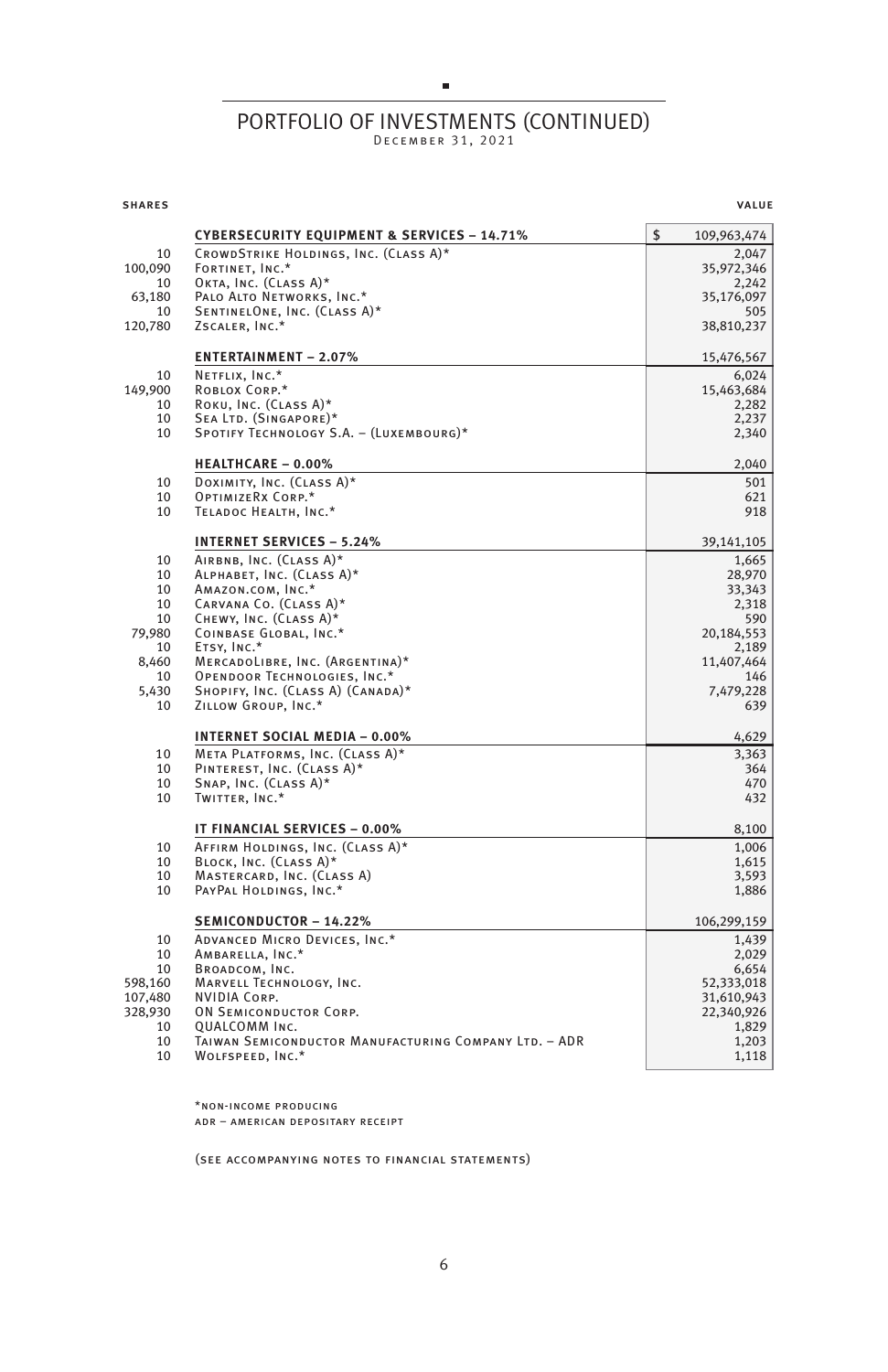# PORTFOLIO OF INVESTMENTS (CONTINUED)

 $\blacksquare$ 

| <b>SHARES</b> |                                                  | <b>VALUE</b>      |
|---------------|--------------------------------------------------|-------------------|
|               | <b>SEMICONDUCTOR EQUIPMENT - 6.94%</b>           | \$<br>51,854,144  |
| 218,000       | APPLIED MATERIALS, INC.                          | 34,304,480        |
| 10            | <b>ASML HOLDING N.V. - ADR</b>                   | 7,961             |
| 24.390<br>10  | LAM RESEARCH CORP.                               | 17,540,068        |
|               | TERADYNE, INC.                                   | 1,635             |
|               | <b>SPECIALTY INDUSTRIAL MACHINERY - 2.35%</b>    | 17,530,065        |
| 115,140       | KORNIT DIGITAL LTD. (ISRAEL)*                    | 17,530,065        |
|               | <b>SPORTS ENTERTAINMENT &amp; GAMING - 0.00%</b> | 275               |
| 10            | DRAFTKINGS, INC. (CLASS A)*                      | 275               |
|               | <b>EXCHANGE TRADED FUNDS - 0.00%</b>             | 7,068             |
|               | (COST \$2,128)                                   |                   |
| 10            | <b>INVESCO QQQ ETF</b>                           | 3,980             |
| 10            | <b>VANECK SEMICONDUCTOR ETF</b>                  | 3,088             |
|               |                                                  |                   |
|               | <b>TOTAL INVESTMENT SECURITIES - 100.10%</b>     | 748,167,611       |
|               | (Cos <sub>T</sub> \$681,031,753)                 |                   |
|               | LIABILITIES IN EXCESS OF OTHER ASSETS - (0.10%)  | (743, 563)        |
|               | <b>NET ASSETS - 100.00%</b>                      | \$<br>747,424,048 |
|               | EQUIVALENT TO \$36.21 PER SHARE                  |                   |
|               |                                                  |                   |

\*non-income producing adr – american depositary receipt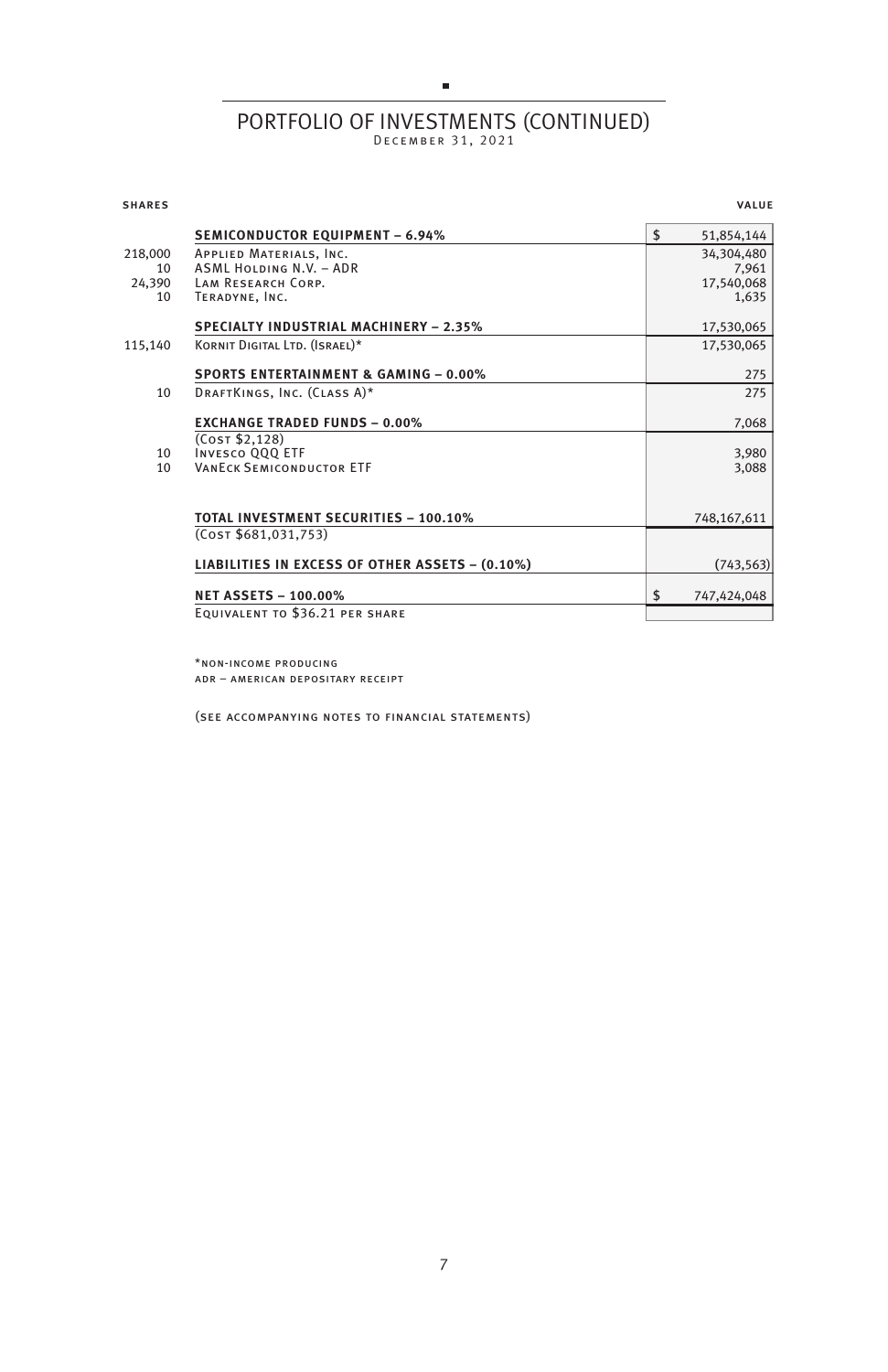## $\blacksquare$ STATEMENT OF ASSETS AND LIABILITIES

| <b>ASSETS</b>                                              |                   |
|------------------------------------------------------------|-------------------|
| <b>INVESTMENT SECURITIES:</b>                              |                   |
| AT COST                                                    | \$<br>681,031,753 |
| AT VALUE                                                   | \$<br>748,167,611 |
| <b>CASH</b>                                                | 10,000            |
| <b>RECEIVABLE FOR DIVIDENDS</b>                            | 24                |
| RECEIVABLE FOR SECURITIES SOLD                             | 76,325,601        |
| RECEIVABLE FOR CAPITAL SHARES SOLD                         | 421,755           |
| <b>TOTAL ASSETS</b>                                        | 824,924,991       |
| <b>LIABILITIES</b>                                         |                   |
| PAYABLE FOR SECURITIES PURCHASED                           | 73,291,194        |
| PAYABLE FOR CAPITAL SHARES REDEEMED                        | 1,150,112         |
| PAYABLE TO AFFILIATE (NOTE 5)                              | 1,242,747         |
| PAYABLE FOR LINE OF CREDIT                                 | 1,813,306         |
| PAYABLE FOR INTEREST EXPENSE                               | 3,584             |
| <b>TOTAL LIABILITIES</b>                                   | 77,500,943        |
|                                                            |                   |
| <b>NET ASSETS</b>                                          | \$<br>747,424,048 |
|                                                            |                   |
| NET ASSETS CONSIST OF:                                     |                   |
| PAID-IN CAPITAL                                            | \$<br>735,306,340 |
| <b>TOTAL DISTRIBUTABLE EARNINGS</b>                        | 12,117,708        |
| <b>NET ASSETS</b>                                          | \$<br>747,424,048 |
| SHARES OF BENEFICIAL INTEREST ISSUED AND OUTSTANDING       |                   |
| (UNLIMITED NUMBER OF SHARES AUTHORIZED, WITHOUT PAR VALUE) | 20,640,354        |
| NET ASSET VALUE AND OFFERING PRICE PER SHARE               | \$<br>36.21       |
| MINIMUM REDEMPTION PRICE PER SHARE*                        | \$<br>35.49       |

\*The fund will impose a 2.00% redemption fee on shares redeemed within 90 calendar days or less of purchase.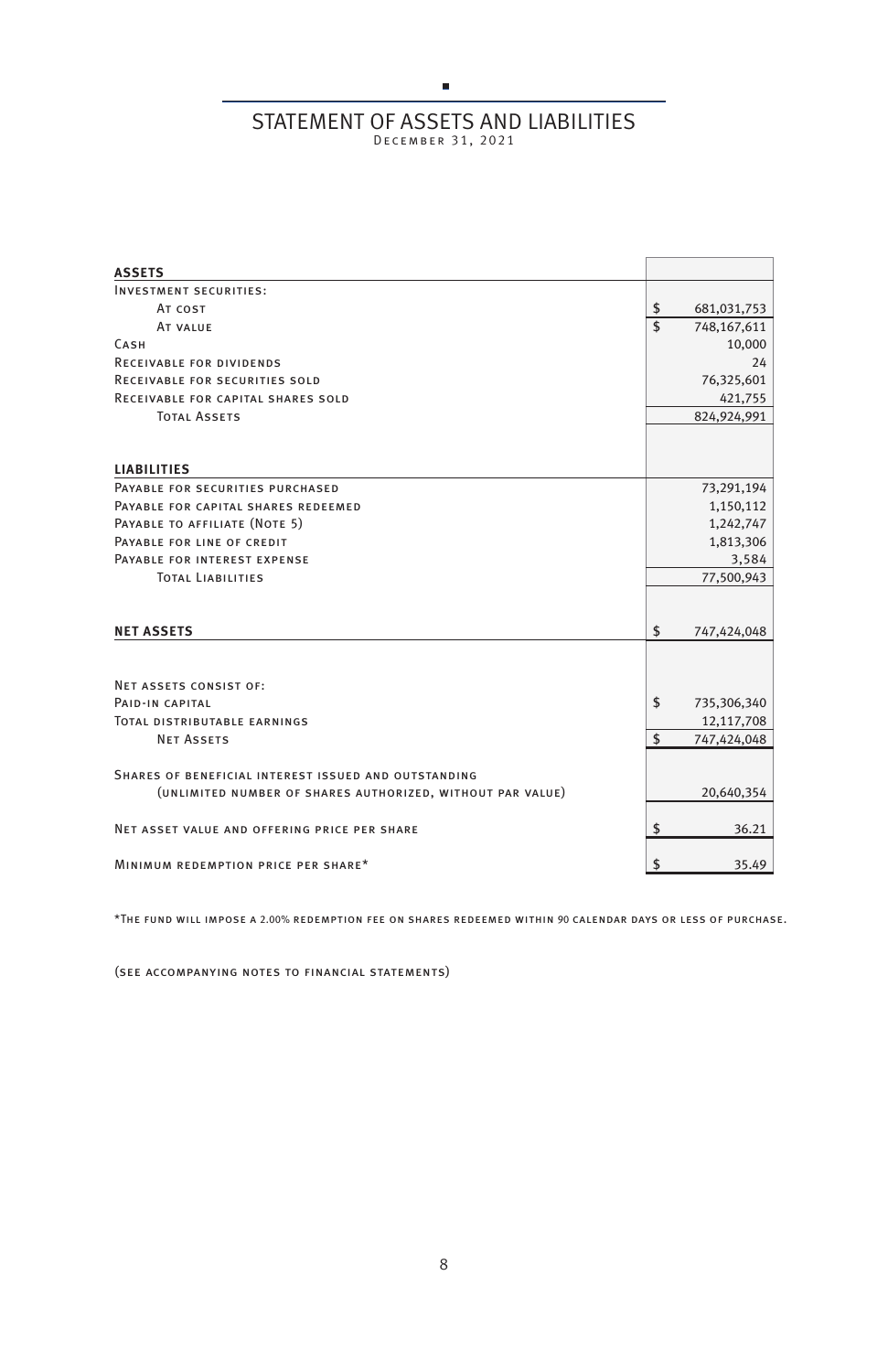## $\blacksquare$ STATEMENT OF OPERATIONS<br>For the Year Ended December 31, 2021

| <b>INVESTMENT INCOME</b>                                         |                      |
|------------------------------------------------------------------|----------------------|
| DIVIDENDS (NET OF FOREIGN WITHHOLDING TAXES OF \$5)              | \$<br>224,918        |
| TOTAL INVESTMENT INCOME                                          | 224,918              |
| <b>EXPENSES</b>                                                  |                      |
| <b>INVESTMENT ADVISORY FEES (NOTE 5)</b>                         | 12,863,466           |
| ADMINISTRATION FEES (NOTE 5)                                     | 3,374,292            |
| <b>INTEREST EXPENSE</b>                                          | 64,367               |
| <b>TOTAL EXPENSES</b>                                            | 16,302,125           |
| <b>NET INVESTMENT LOSS</b>                                       | (16,077,207)         |
| <b>NFT REALIZED AND UNREALIZED</b><br><b>LOSS ON INVESTMENTS</b> |                      |
| NET REALIZED GAIN FROM SECURITY TRANSACTIONS                     | 29,024,061           |
| NET CHANGE IN UNREALIZED APPRECIATION ON INVESTMENTS             | (41, 286, 069)       |
| <b>NET REALIZED AND UNREALIZED</b>                               |                      |
| <b>LOSS ON INVESTMENTS</b>                                       | (12, 262, 008)       |
| <b>NET DECREASE IN NET ASSETS</b>                                |                      |
| <b>FROM OPERATIONS</b>                                           | \$<br>(28, 339, 215) |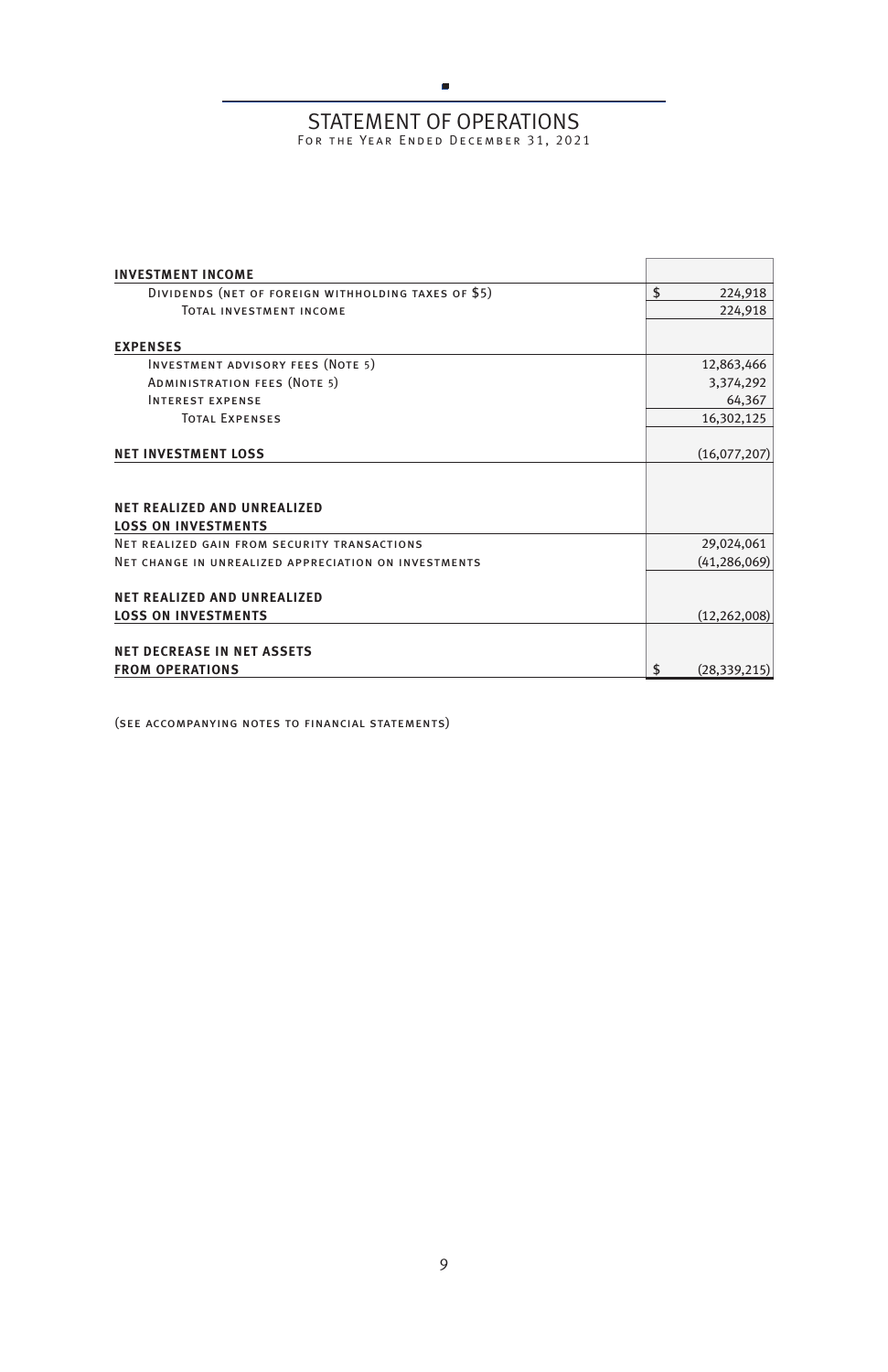## $\blacksquare$ STATEMENTS OF CHANGES IN NET ASSETS<br>For the Years Ended December 31, 2021 and December 31, 2020

|                                                       | YEAR<br><b>ENDED</b><br>12/31/21 | YEAR<br><b>ENDED</b><br>12/31/20 |
|-------------------------------------------------------|----------------------------------|----------------------------------|
| <b>FROM OPERATIONS:</b>                               |                                  |                                  |
| <b>NET INVESTMENT LOSS</b>                            | \$<br>$(16,077,207)$ \$          | (9,689,056)                      |
| NET REALIZED GAINS FROM SECURITY TRANSACTIONS         | 29,024,061                       | 323,856,373                      |
| NET CHANGE IN UNREALIZED APPRECIATION ON INVESTMENTS  | (41, 286, 069)                   | 81,655,326                       |
| NET INCREASE (DECREASE) IN NET ASSETS FROM OPERATIONS | (28, 339, 215)                   | 395,822,643                      |
| <b>FROM DISTRIBUTIONS:</b>                            |                                  |                                  |
| <b>DISTRIBUTIONS</b>                                  | (124, 507, 055)                  | (163, 782, 562)                  |
| <b>FROM CAPITAL SHARE TRANSACTIONS:</b>               |                                  |                                  |
| PROCEEDS FROM SHARES SOLD                             | 259,706,979                      | 536,900,709                      |
| PROCEEDS FROM REINVESTED DISTRIBUTIONS                | 122,659,086                      | 162,440,038                      |
| PROCEEDS FROM REDEMPTION FEES (NOTE 6)                | 912,767                          | 1,540,086                        |
| PAYMENTS FOR SHARES REDEEMED                          | (426, 540, 892)                  | (317,057,653)                    |
| NET INCREASE (DECREASE) IN NET ASSETS FROM            |                                  |                                  |
| CAPITAL SHARE TRANSACTIONS                            | (43, 262, 060)                   | 383,823,180                      |
| TOTAL INCREASE (DECREASE) IN NET ASSETS               | (196, 108, 330)                  | 615,863,261                      |
| <b>NET ASSETS:</b>                                    |                                  |                                  |
| <b>BEGINNING OF PERIOD</b>                            | 943,532,378                      | 327,669,117                      |
| END OF PERIOD                                         | \$<br>747,424,048                | \$<br>943,532,378                |
| <b>CAPITAL SHARE ACTIVITY:</b>                        |                                  |                                  |
| <b>SHARES SOLD</b>                                    | 5,805,987                        | 15,124,881                       |
| <b>SHARES REINVESTED</b>                              | 3,325,897                        | 3,675,945                        |
| <b>SHARES REDEEMED</b>                                | (10,053,126)                     | (9, 135, 469)                    |
| NET INCREASE (DECREASE) IN SHARES OUTSTANDING         | (921, 242)                       | 9,665,357                        |
| SHARES OUTSTANDING, BEGINNING OF PERIOD               | 21,561,596                       | 11,896,239                       |
| SHARES OUTSTANDING, END OF PERIOD                     | 20,640,354                       | 21,561,596                       |
|                                                       |                                  |                                  |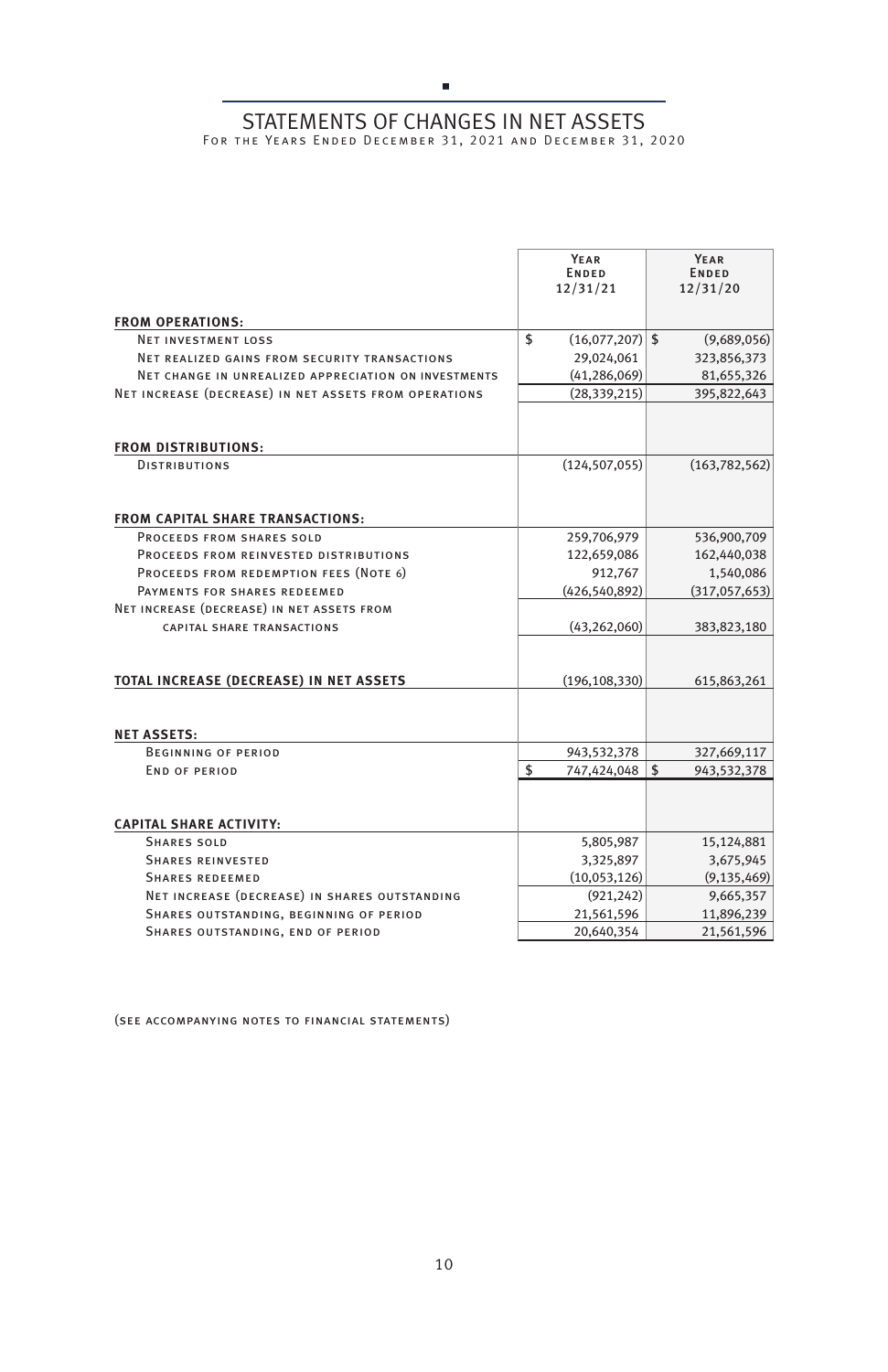## Ē, FINANCIAL HIGHLIGHTS

SELECTED PER SHARE DATA AND RATIOS FOR A SHARE OUTSTANDING THROUGHOUT EACH YEAR

|                                                        | YEAR<br><b>ENDED</b><br>12/31/21 | YEAR<br><b>ENDED</b><br>12/31/20 | YEAR<br><b>ENDED</b><br>12/31/19 | YEAR<br><b>ENDED</b><br>12/31/18 | YEAR<br><b>ENDED</b><br>12/31/17 |
|--------------------------------------------------------|----------------------------------|----------------------------------|----------------------------------|----------------------------------|----------------------------------|
| <b>NET ASSET VALUE,</b>                                |                                  |                                  |                                  |                                  |                                  |
| <b>BEGINNING OF YEAR</b>                               | \$43.76                          | \$27.54                          | 22.33<br>\$                      | \$21.47                          | \$18.11                          |
| INCOME FROM INVESTMENT OPERATIONS:                     |                                  |                                  |                                  |                                  |                                  |
| NET INVESTMENT LOSS <sup>(A)</sup>                     | (0.82)                           | (0.64)                           | (0.45)                           | (0.31)                           | (0.35)                           |
| NET REALIZED AND UNREALIZED GAINS                      |                                  |                                  |                                  |                                  |                                  |
| <b>ON INVESTMENTS</b>                                  | $0.29^{(B)}$                     | 26.04                            | 9.51                             | $2.36^{(B)}$                     | 8.37                             |
| TOTAL FROM INVESTMENT OPERATIONS                       | (0.53)                           | 25.40                            | 9.06                             | 2.05                             | 8.02                             |
|                                                        |                                  |                                  |                                  |                                  |                                  |
| PROCEEDS FROM REDEMPTION FEES                          | 0.05                             | 0.10                             | 0.06                             | 0.08                             | 0.00(F)                          |
|                                                        |                                  |                                  |                                  |                                  |                                  |
| <b>LESS DISTRIBUTIONS:</b>                             |                                  |                                  |                                  |                                  |                                  |
| DISTRIBUTIONS FROM NET REALIZED GAINS                  | (7.07)                           | (9.28)                           | (3.91)                           | (1.27)                           | (4.66)                           |
| <b>TOTAL DISTRIBUTIONS</b>                             | (7.07)                           | (9.28)                           | (3.91)                           | (1.27)                           | (4.66)                           |
|                                                        |                                  |                                  |                                  |                                  |                                  |
| <b>NET ASSET VALUE,</b>                                |                                  |                                  |                                  |                                  |                                  |
| <b>END OF YEAR</b>                                     | \$<br>36.21                      | \$<br>43.76                      | \$<br>27.54                      | \$<br>22.33                      | 5<br>21.47                       |
|                                                        |                                  |                                  |                                  |                                  |                                  |
| <b>TOTAL RETURN(C)</b>                                 | $(1.38\%)$                       | 92.26%                           | 40.63%                           | 10.02%                           | 44.07%                           |
|                                                        |                                  |                                  |                                  |                                  |                                  |
| <b>SUPPLEMENTAL DATA AND RATIOS:</b>                   |                                  |                                  |                                  |                                  |                                  |
| NET ASSETS AT END OF YEAR (THOUSANDS)                  | \$747.424                        | \$943.532                        | \$327,669                        | \$151,966                        | \$74,564                         |
| RATIO OF EXPENSES TO AVERAGE NET ASSETS <sup>(D)</sup> | 1.90%                            | 1.92%                            | 1.95%                            | 1.97%                            | 2.02%                            |
| RATIO OF NET INVESTMENT LOSS TO                        |                                  |                                  |                                  |                                  |                                  |
| <b>AVERAGE NET ASSETS</b>                              | (1.87%)                          | $(1.70\%)$                       | $(1.56\%)$                       | $(1.20\%)$                       | $(1.54\%)$                       |
| PORTFOLIO TURNOVER RATE <sup>(E)</sup>                 | 1.424.8%                         | 1,599.1%                         | 980.3%                           | 595.6%                           | 385.0%                           |

(a) Net investment loss was calculated using the average shares outstanding method.

(B) NET REALIZED AND UNREALIZED GAIN ON INVESTMENTS PER SHARE IS A BALANCING AMOUNT NECESSARY TO RECONCILE<br>THE CHANGE IN NET ASSET VALUE PER SHARE FOR THE PERIOD, AND MAY NOT RECONCILE WITH THE NET REALIZED AND<br>UNREALIZED

(c) Total return represents the rate that the investor would have earned or (lost) on an investment in the fund assuming reinvestment of dividends.

(d) The ratio of expenses to average net assets includes federal excise tax and interest expense. The ratios excluding federal excise tax and interest expense would be 1.89%, 1.91%, 1.95%, 1.96% and 1.99%, respectively.

(e) Portfolio turnover is greater than most funds due to the investment style of the fund.

(f) Less than \$0.005 per share.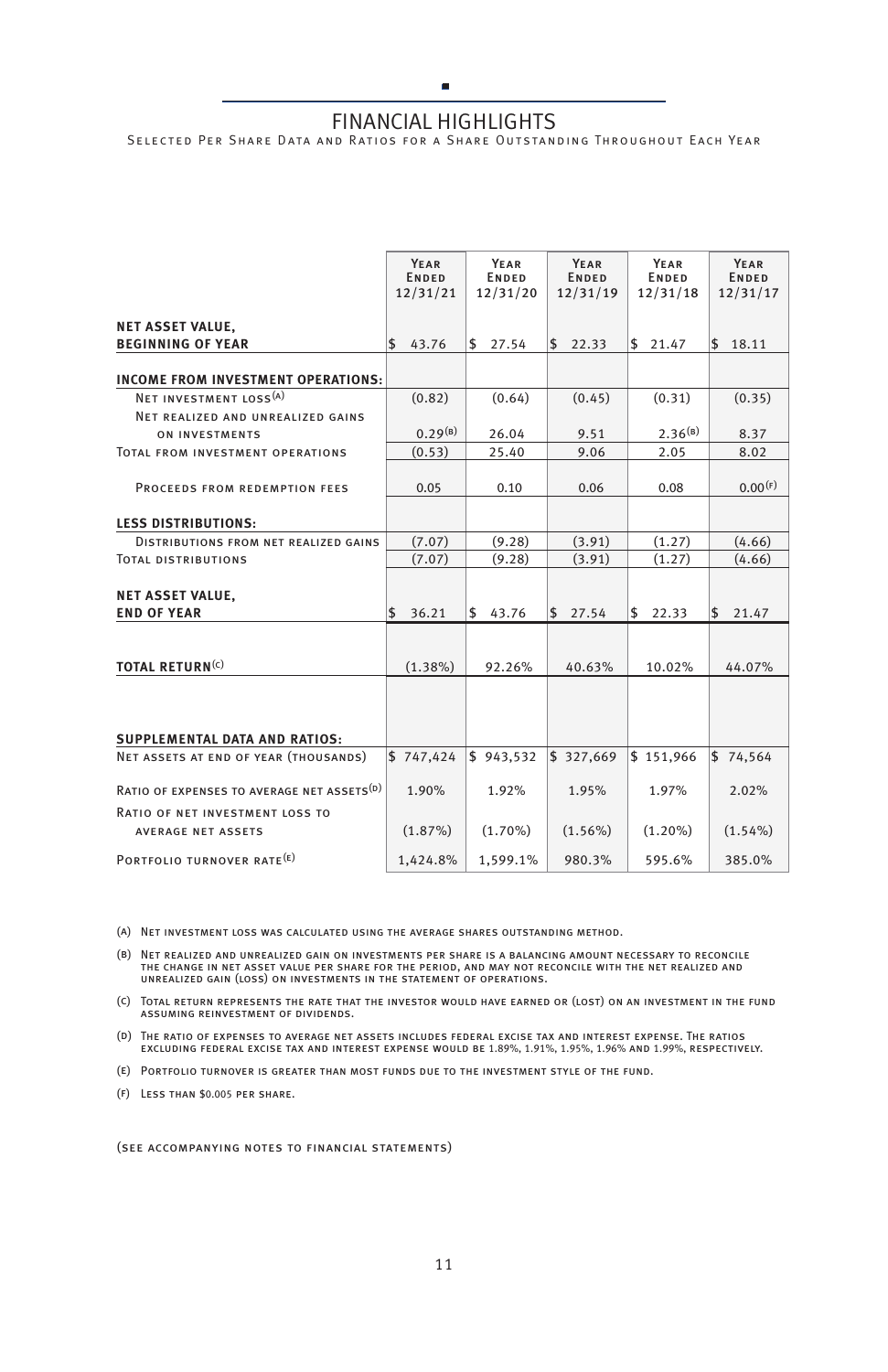#### 1. Organization

The Berkshire Focus Fund (the "Fund") is a non-diversified series of The Berkshire Funds (the "Trust"), an open-end management investment company registered under the Investment Company Act of 1940, as amended (the "1940 Act"). The Trust was organized as a Delaware business trust on November 25, 1996. The Fund commenced operations on July 1, 1997. The Fund's investment objective is to seek long-term growth of capital primarily through investments in equity securities.

#### 2. Significant Accounting Policies

The Fund is an investment company and accordingly follows the investment company accounting and reporting guidance of the Financial Accounting Standards Board ("FASB") Accounting Standards Codification Topic 946 *Financial Services – Investment Companies*. The financial statements are prepared in conformity with accounting principles generally accepted in the United States of America ("GAAP").

The following is a summary of the Trust's significant accounting policies:

*Cash* — The Fund maintains cash at its custodian which, at times, may exceed United States federally insured limits.

*Securities valuation* — The Fund's portfolio securities are valued as of the close of the regular session of trading on the New York Stock Exchange (the "NYSE"), normally 4:00 p.m., Eastern time. Securities which are traded on stock exchanges or are quoted by Nasdaq are valued at the last reported sale price as of the close of the regular session of trading on the NYSE, or, if not traded, at the most recent bid price. Securities which are traded in the over-the-counter market, and which are not quoted by Nasdaq, are valued at the most recent bid price, as obtained from one or more of the major market makers for such securities. Generally, if the security is traded in an active market and is valued at its last sales price, the security is categorized as a Level 1 security (described below), and if an equity security is valued by the pricing service at its last bid, it is generally categorized as a Level 2 security. Securities for which market quotations are not readily available are valued at their fair value as determined in good faith in accordance with consistently applied procedures established by and under the general supervision of the Board of Trustees and are categorized in Level 1, 2, or Level 3 when appropriate.

The Trust has adopted accounting standards which establish an authoritative definition of fair value and set out a hierarchy for measuring fair value. These standards require additional disclosures about the various inputs and valuation techniques used to develop the measurements of fair value and a discussion of changes in valuation techniques and related inputs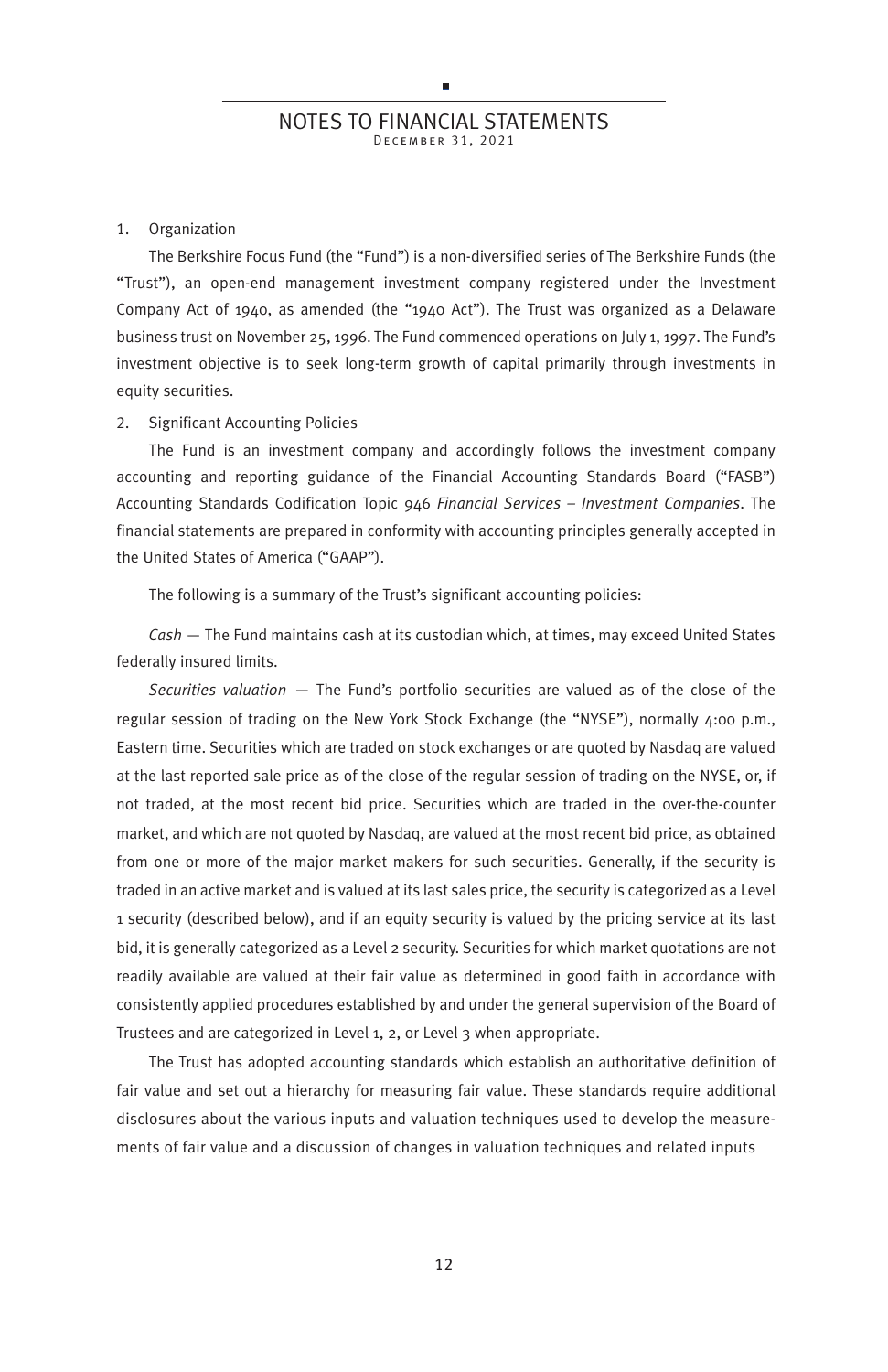## r NOTES TO FINANCIAL STATEMENTS DECEMBER 31, 2021

during the period. These standards define fair value as the price that would be received to sell an asset or paid to transfer a liability in an orderly transaction between market participants at the measurement date. The fair value hierarchy is organized into three levels based upon the assumptions (referred to as "inputs") used in pricing the asset or liability. These standards state that "observable inputs" reflect the assumptions market participants would use in pricing the asset or liability based on market data obtained from independent sources and "unobservable inputs" reflect an entity's own assumptions about the assumptions market participants would use in pricing the asset or liability. These inputs are summarized in the three broad levels listed below:

Level 1 – Quoted prices in active markets for identical securities.

Level 2 – Other significant observable inputs (including quoted prices for similar securities, interest rates, prepayment speeds, credit risk, etc.).

Level 3 – Significant unobservable inputs (including the Fund's own assumptions in determining the fair value of investments).

The inputs or methodology used for valuing securities are not necessarily an indication of the risk associated with investing in those securities.

|                                               | Level 1       | Level 2 | Level $\overline{3}$ | Total         |
|-----------------------------------------------|---------------|---------|----------------------|---------------|
| <b>Common Stocks</b>                          |               |         |                      |               |
| <b>Business Software &amp; Services</b>       | \$240,348,261 |         |                      | \$240,348,261 |
| <b>Cybersecurity Equipment &amp; Services</b> | 109,963,474   |         |                      | 109,963,474   |
| Semiconductor                                 | 106,299,159   |         |                      | 106,299,159   |
| Automobile Manufacturer                       | 97,304,563    |         |                      | 97,304,563    |
| Semiconductor Equipment                       | 51,854,144    |         |                      | 51,854,144    |
| <b>Internet Services</b>                      | 39,141,105    |         |                      | 39,141,105    |
| <b>Communication Equipment</b>                | 36,406,125    |         |                      | 36,406,125    |
| <b>Banks</b>                                  | 33,816,547    |         |                      | 33,816,547    |
| Specialty Industrial Machinery                | 17,530,065    |         |                      | 17,530,065    |
| Entertainment                                 | 15,476,567    |         |                      | 15,476,567    |
| <b>IT Financial Services</b>                  | 8,100         |         |                      | 8,100         |
| <b>Internet Social Media</b>                  | 4,629         |         |                      | 4,629         |
| <b>Communication Services</b>                 | 3,713         |         |                      | 3,713         |
| Healthcare                                    | 2,040         |         |                      | 2,040         |
| <b>Consumer Electronics</b>                   | 1,776         |         |                      | 1,776         |
| Sports Entertainment & Gaming                 | 275           |         |                      | 275           |
| <b>Total Common Stocks</b>                    | 748,160,543   | -       |                      | 748,160,543   |
| <b>Exchange Traded Funds</b>                  | 7,068         |         |                      | 7,068         |
| <b>Total Investment Securities</b>            | \$748,167,611 |         |                      | \$748,167,611 |

The following is a summary of the inputs used to value the Fund's investments as of December 31, 2021:

The Fund did not hold any Level 3 securities during the fiscal year ended December 31, 2021. The Fund did not hold any derivative instruments during the reporting period.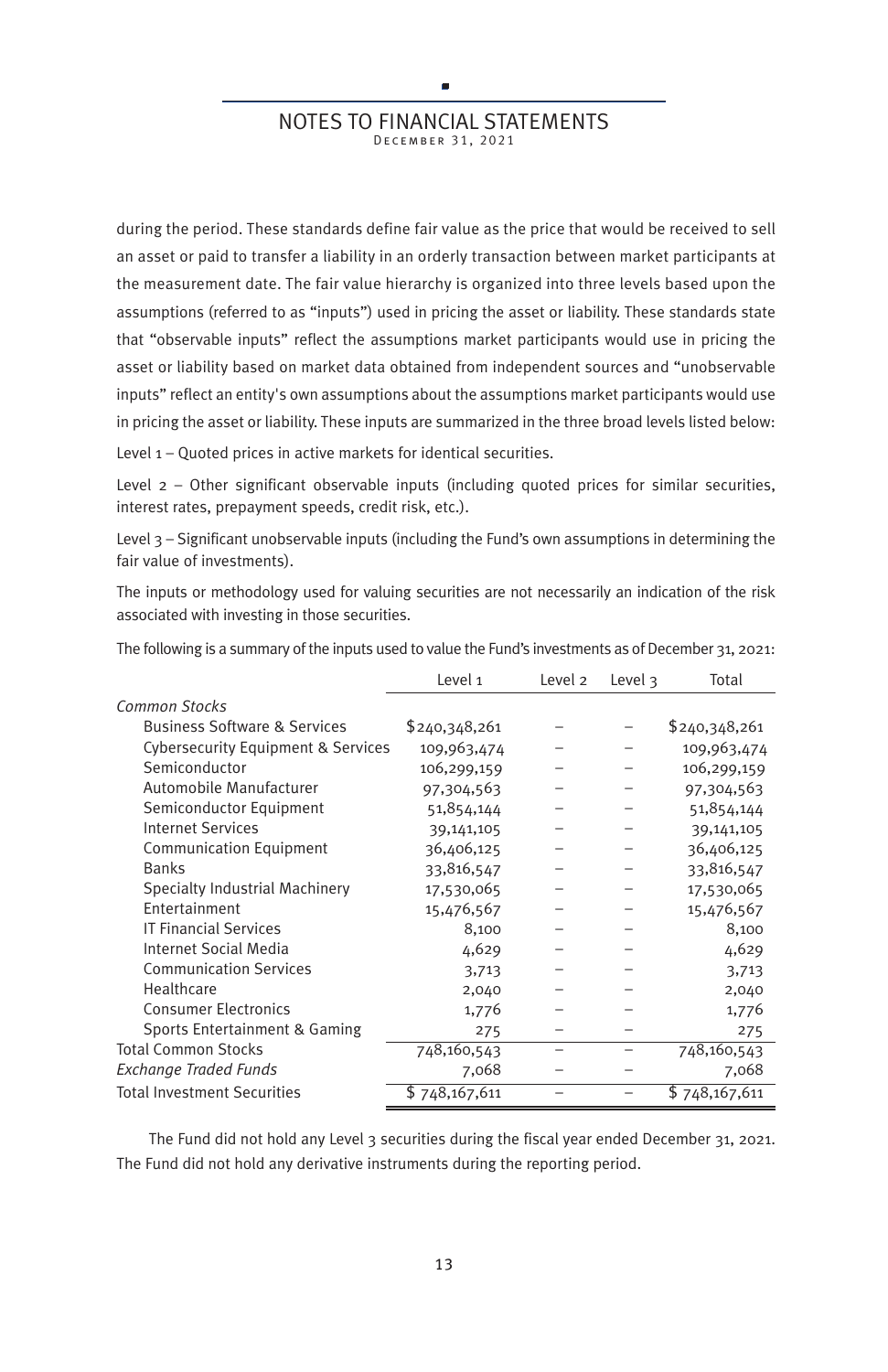#### NOTES TO FINANCIAL STATEMENTS DE CEMBER 31, 2021

п

*Investment income* — Dividend income is recorded on the ex-dividend date. Interest income, if any, is accrued as earned.

*Distributions to shareholders* — Distributions to shareholders arising from net investment income and net realized capital gains, if any, are distributed at least once each year. Distributions to shareholders are recorded on the ex-dividend date. The Fund may utilize earnings and profits distributed to shareholders on redemptions of shares as part of the dividends paid deduction. Dividends from net investment income and capital gain distributions are determined in accordance with income tax regulations, which may differ from GAAP.

*Security transactions* — Security transactions are accounted for on the trade date for financial reporting purposes. Securities sold are determined on a specific identification basis.

*Estimates* — The financial statements are prepared in accordance with GAAP, which requires management to make estimates and assumptions that affect the reported amounts of assets and liabilities and disclosure of contingent assets and liabilities at the date of the financial statements and the reported amounts of increases and decreases in net assets from operations during the reporting period. Actual results could differ from those estimates.

*Federal income tax* — The Fund intends to comply with the requirements of Subchapter M of the Internal Revenue Code (the "Code") necessary to qualify as a regulated investment company. As provided therein, in any fiscal year in which the Fund so qualifies and distributes at least 90% of its taxable net income, the Fund (but not the shareholders) will be relieved of federal income tax on the income distributed. Accordingly, no provision for income taxes has been made.

As of and during the fiscal year ended December 31, 2021, the Fund did not have a liability for any unrecognized tax benefits. The Fund recognizes interest and penalties, if any, related to unrecognized tax benefits as other expense on the statement of operations. During the year, the Fund did not incur any tax-related interest or penalties.

In order to avoid imposition of the excise tax applicable to regulated investment companies, it is also the Fund's intention to declare as dividends in each calendar year at least 98% of its net investment income and 98.2% of its net realized capital gains plus undistributed amounts from prior years.

*Other* — The treatment for financial reporting purposes of distributions made to shareholders during the year from net investment income or net realized capital gains may differ from their ultimate treatment for federal income tax purposes. These differences are caused primarily by differences in the timing of the recognition of certain components of income, expense or realized capital gain for federal income tax purposes. Where such differences are permanent in nature, they are reclassified in the components of the net assets based on their ultimate characterization for federal income tax purposes. Any such reclassifications will have no effect on net assets, results of operations or net asset value per share of the Fund. Effective September 30, 2019, the Fund elected a tax year-end of September 30. For the tax year ended September 30, 2021 and the fiscal year December 31, 2021, the following permanent adjustments were recorded.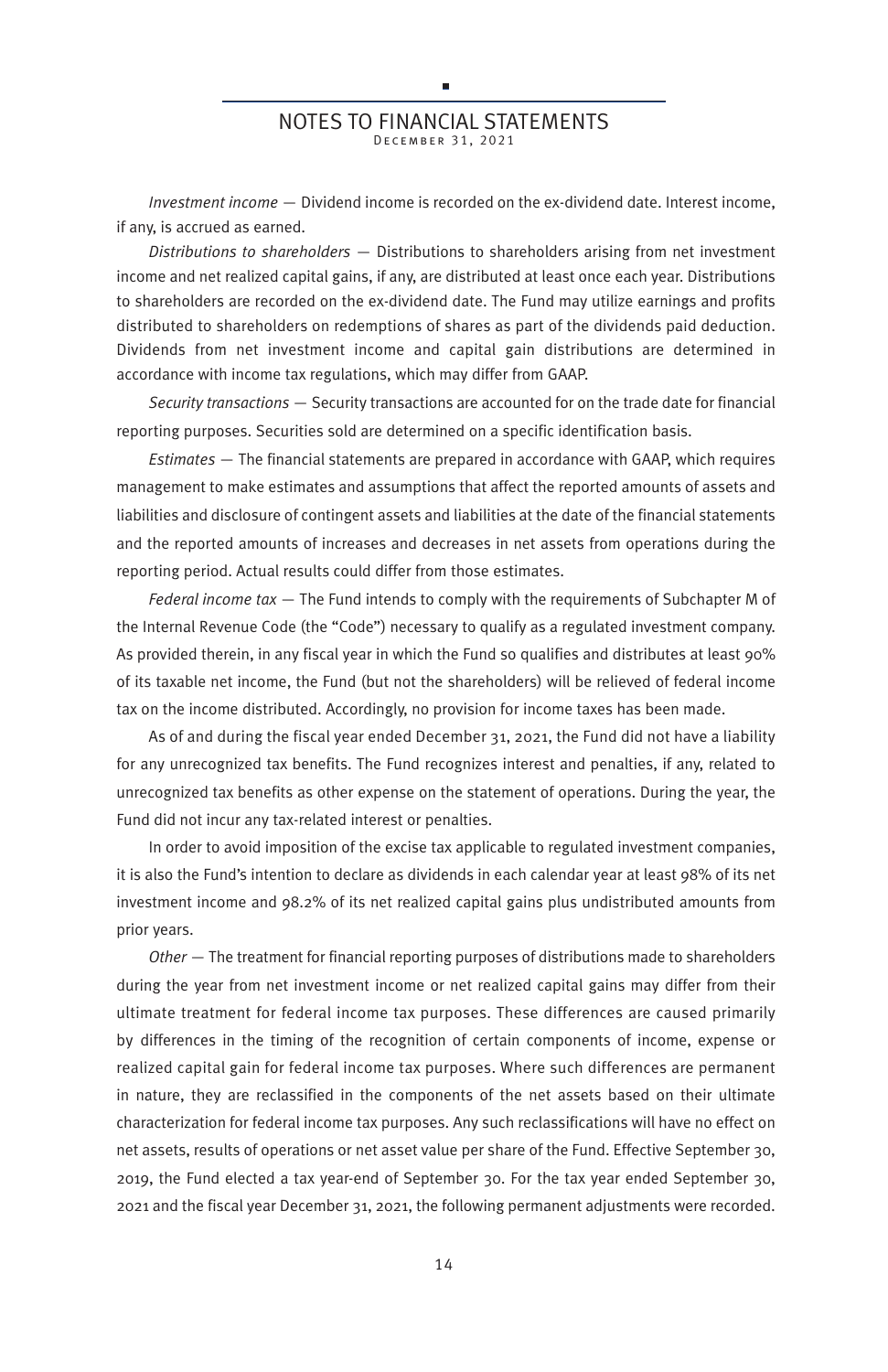### t, NOTES TO FINANCIAL STATEMENTS DE CEMBER 31, 2021

Such adjustments were attributed to the use of equalization for tax purposes:

| Paid-in capital              | \$40,644,454   |
|------------------------------|----------------|
| Total distributable earnings | (40, 644, 454) |

#### 3. Investment Transactions

Purchases and sales of investment securities (excluding short-term instruments) for the year ended December 31, 2021 were \$12,139,667,756 and \$12,320,732,542, respectively. There were no purchases or sales of U.S. Government securities for the Fund.

#### Tax Information

For Federal income tax purposes, as of December 31, 2021, the cost of investments, and gross appreciation/depreciation was as follows:

| Federal income tax cost       |     | \$728,000.719  |
|-------------------------------|-----|----------------|
| Gross unrealized appreciation | \$. | 78,102,707     |
| Gross unrealized depreciation |     | (57, 935, 815) |
| Net unrealized appreciation   | S.  | 20,166,892     |

The cost basis of investments for tax and financial reporting purposes differed primarily due to wash sales.

There was a short-term capital gains distribution paid in the amount of \$117,677,220, and a long-term capital gains distribution in the amount of \$6,829,835 for the fiscal year ended December 31, 2021. Also there was a short-term capital gains distribution paid in the amount of \$163,782,562 for the fiscal year ended December 31, 2020. Short-term capital gain distributions are considered ordinary income distributions for tax purposes.

As of the tax year ended September 30, 2021, the components of distributable earnings on a tax basis were as follows:

| Undistributed ordinary income \$117,677,223 |               |
|---------------------------------------------|---------------|
| Undistributed long-term gains               | 6,829,838     |
| Net unrealized depreciation                 | (7, 194, 323) |
| Total distributable earnings                | \$117,312,738 |

5. Related Party Transactions, Investment Advisory and Administrative Fees

Certain Officers and Trustees of the Trust are also Officers and Directors of Berkshire Capital Holdings, Inc. ("Berkshire Capital"). The non-interested Trustees of the Fund were paid \$90,000 in Trustee fees and expenses directly by Berkshire Capital during the fiscal year ended December 31, 2021.

The Fund has an Investment Advisory Agreement (the "Advisory Agreement") and a separate Administration Agreement with Berkshire Capital. Under the Advisory Agreement, Berkshire Capital will determine what securities will be purchased, retained or sold by the Fund on the basis of a continuous review of the portfolio. For the services it provides under the Advisory Agreement, Berkshire Capital receives a fee accrued each calendar day (including weekends and holidays) at a rate of 1.50% per annum of the daily net assets of the Fund.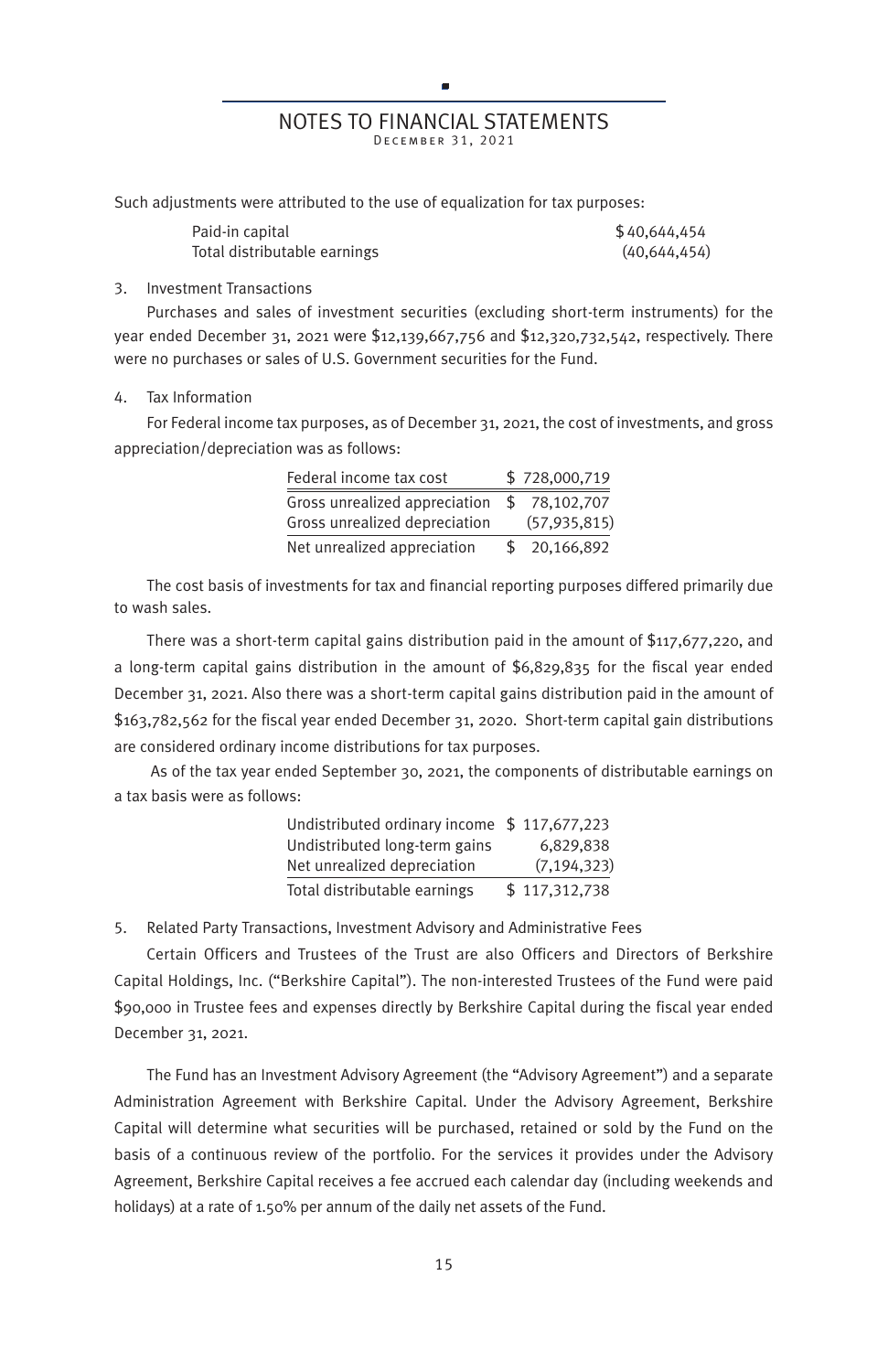#### NOTES TO FINANCIAL STATEMENTS DE CEMBER 31, 2021

×

Under the Administration Agreement, Berkshire Capital renders all administrative and supervisory services of the Fund, as well as facilities furnished and expenses assumed except for interest and taxes. For these services, Berkshire Capital receives a fee at the annual rate of 0.50% of the Fund's average daily net assets up to \$50 million, 0.45% of average net assets from \$50 million to \$200 million, 0.40% of average net assets from \$200 million to \$500 million, 0.35% of average net assets from \$500 million to \$1 billion and 0.30% of average net assets in excess of \$1 billion. Such fee is computed as a percentage of the Fund's daily net assets and is accrued each calendar day (including weekends and holidays). For the fiscal year ended December 31, 2021, Berkshire Capital was paid an investment advisory fee of \$12,863,466 and an administration fee of \$3,374,292 from the Fund. The amount due to Berkshire Capital for these fees at December 31, 2021 totaled \$1,242,747.

#### 6. Redemption Fee

The Fund may impose a redemption fee of 2.00% on shares held for 90 days or less. For the fiscal year ended December 31, 2021, proceeds from redemption fees were \$912,767.

#### 7. Beneficial Ownership

The beneficial ownership, either directly or indirectly, of more than 25% of the voting securities of a fund creates a presumption of control of the Fund, under Section 2(a)(9) of the Investment Company Act of 1940. At December 31, 2021, National Financial Services Corp. beneficially owned, in aggregate, 56.90% of the Fund.

#### 8. COVID-19 Risks

Unexpected local, regional or global events, such as war; acts of terrorism; financial, political or social disruptions; natural, environmental or man-made disasters; the spread of infectious illnesses or other public health issues; and recessions and depressions could have a significant impact on the Fund and its investments and may impair market liquidity. Such events can cause investor fear, which can adversely affect the economies of nations, regions and the market in general, in ways that cannot necessarily be foreseen. An outbreak of infectious respiratory illness known as COVID-19, which is caused by a novel coronavirus (SARS-CoV-2), was first detected in China in December 2019 and subsequently spread globally. This coronavirus has resulted in, among other things, travel restrictions, closed international borders, enhanced health screenings at ports of entry and elsewhere, disruption of and delays in healthcare service preparation and delivery, prolonged quarantines, significant disruptions to business operations, market closures, cancellations and restrictions, supply chain disruptions, lower consumer demand, and significant volatility and declines in global financial markets, as well as general concern and uncertainty. The impact of COVID-19 has adversely affected, and other infectious illness outbreaks that may arise in the future could adversely affect, the economies of many nations and the entire global economy, individual issuers and capital markets in ways that cannot necessarily be foreseen.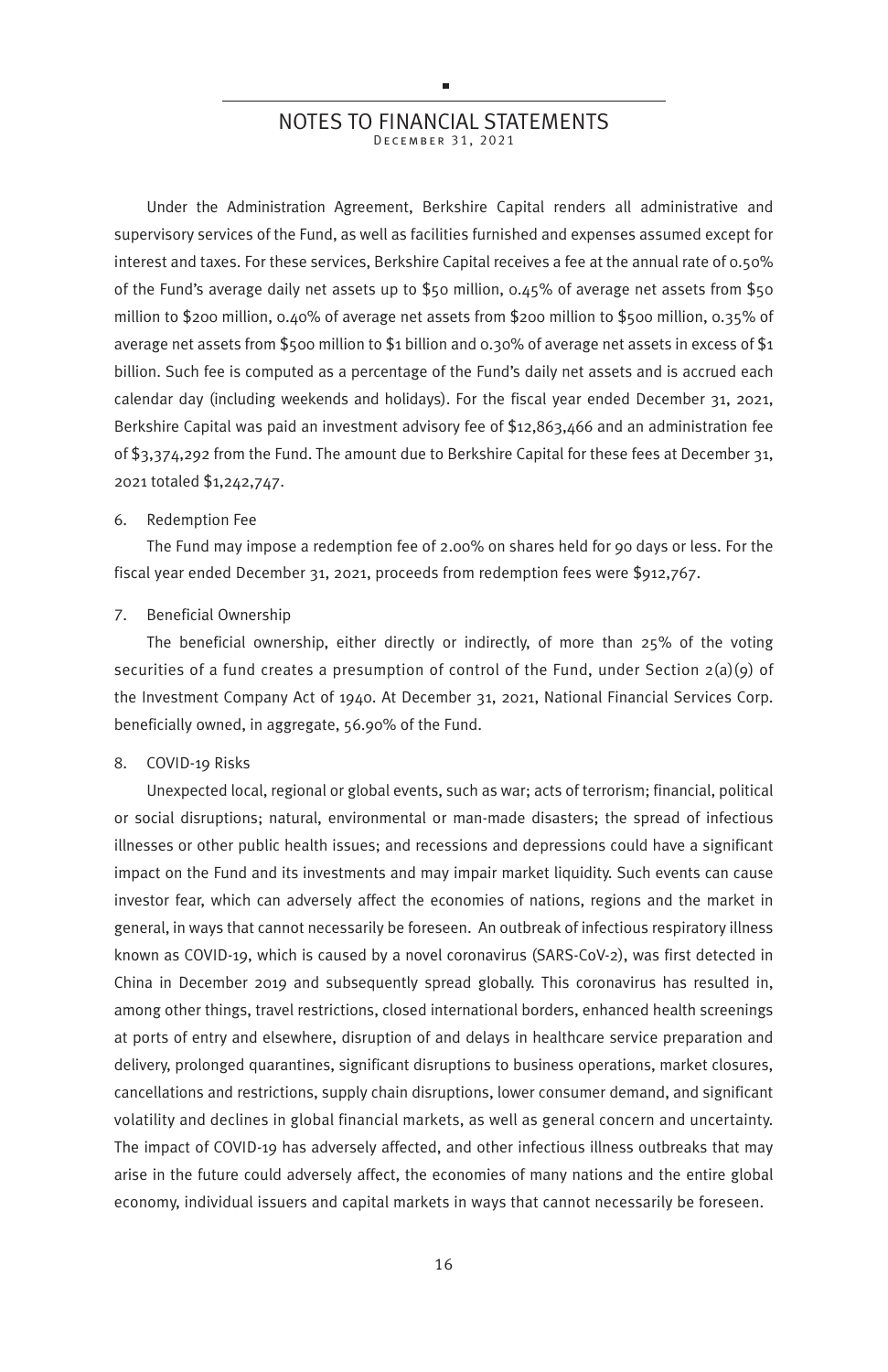### D NOTES TO FINANCIAL STATEMENTS DE CEMBER 31, 2021

Public health crises caused by the COVID-19 outbreak may exacerbate other pre-existing political, social and economic risks in certain countries or globally. The duration of the COVID-19 outbreak and its effects cannot be determined with certainty.

#### 9. Revolving Credit Agreement

The Trust entered into a Revolving Credit Agreement (the "Loan Agreement") between the Trust and its custodian, The Huntington National Bank, N.A. The Fund may not borrow money or purchase securities on margin except for temporary or emergency (not leveraging) purposes, including the meeting of redemption requests that might otherwise require the untimely disposition of securities. The maximum amount that the Fund is permitted to borrow is the lesser of: (i) \$10,000,000 or (ii) 10% of the Fund's daily market value and is secured by the securities in the Fund. The maximum interest rate of such loans is set at a rate per annum equal to the London Interbank Offered Rate subject to a .50% floor, plus 1.75% per annum, subject to an Annual Fee and an Unused Fee. The Annual Fee for the Loan Agreement is equal to 1/8 of one percent (1.00%) of the Loan Amount of \$10,000,000 and the Unused Fee is equal to 1/8 of one percent (1.00%) of the excess of the Loan Amount over the outstanding principal balance of the loan. Prior to February 10, 2021, the maximum amount that the Fund was permitted to borrow was the lessor of: (i) \$5,000,000 or (ii) 10% of the Fund's daily market value. During the fiscal year ended December 31, 2021, the Fund had an average loan balance of \$1,376,263 and paid an average interest rate of 2.25%. Additionally, the maximum borrowing during the period was \$10,000,000, which occurred on multiple days during the year. As of December 31, 2021, there was an outstanding loan balance of \$1,813,306. No compensating balances are required. The loan matures on August 16, 2022.

#### 10. Concentration of Sector Risk

If a Fund has significant investments in the securities of issuers in industries within a particular sector, any development affecting that sector will have a greater impact on the value of the net assets of the Fund than would be the case if the Fund did not have significant investments in that sector. In addition, this may increase the risk of loss of an investment in the Fund and increase the volatility of the Fund's NAV per share. From time to time, circumstances may affect a particular sector and the companies within such sector. For instance, economic or market factors, regulation or deregulation, and technological or other developments may negatively impact all companies in a particular sector and therefore the value of a Fund's portfolio will be adversely affected. As of December 31, 2021, the Fund had 32.16% of the value of its net assets invested in stocks within the Business Software and Services sector.

#### 11. Subsequent Events

In preparing these financial statements, management has performed an evaluation of subsequent events after December 31, 2021 through the date these financial statements were issued and determined that there were no significant subsequent events that would require adjustment to or additional disclosure in the financial statements.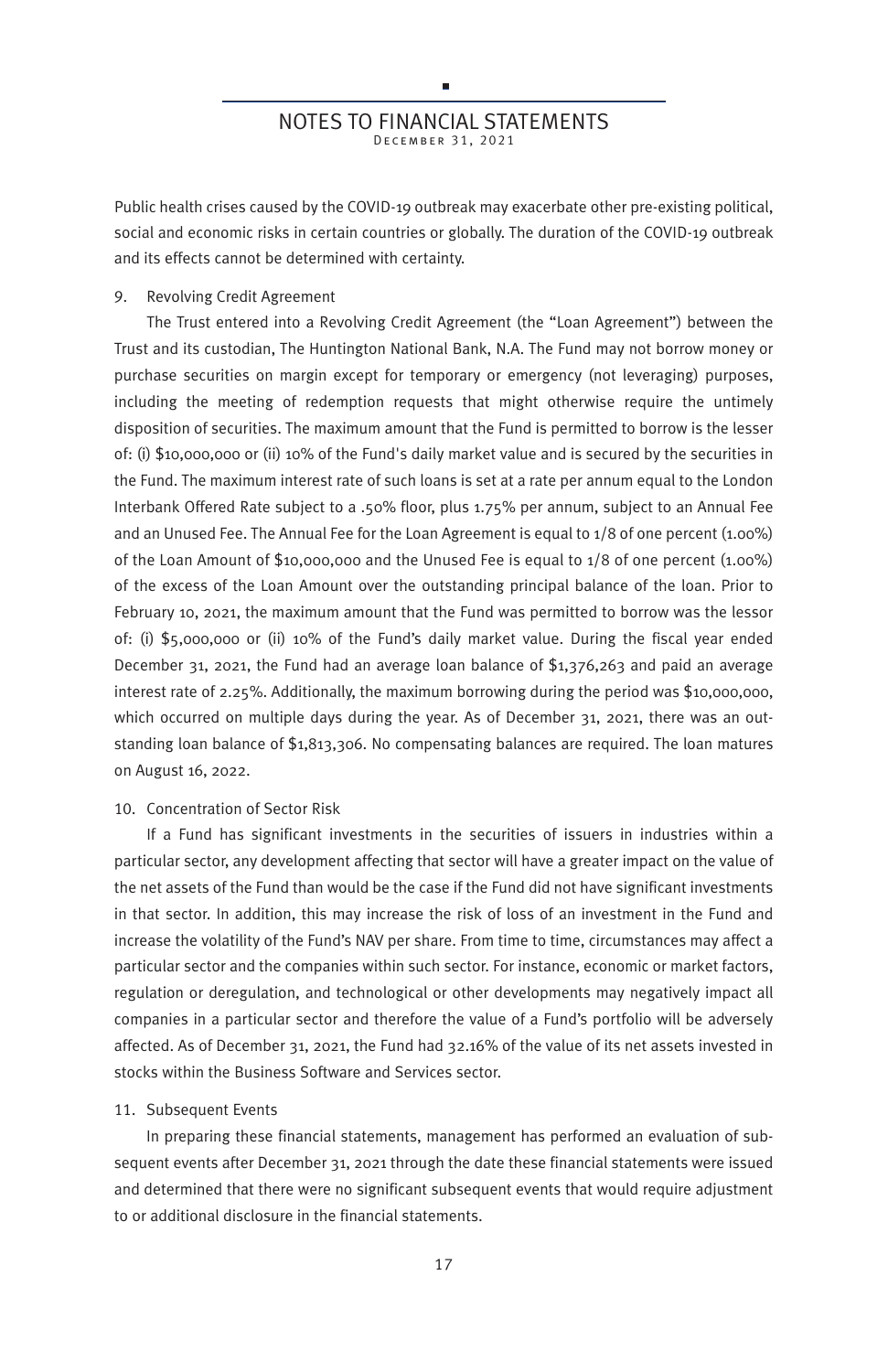## × REPORT OF INDEPENDENT REGISTERED PUBLIC ACCOUNTING FIRM

## **TO THE SHAREHOLDERS OF BERKSHIRE FOCUS FUND AND BOARD OF TRUSTEES OF THE BERKSHIRE FUNDS**

#### Opinion on the Financial Statements

We have audited the accompanying statement of assets and liabilities, including the portfolio of investments, of Berkshire Focus Fund (the "Fund"), a series of The Berkshire Funds, as of December 31, 2021, the related statement of operations for the year then ended, the statements of changes in net assets for each of the two years in the period then ended, the related notes, and the financial highlights for each of the five years in the period then ended (collectively referred to as the "financial statements"). In our opinion, the financial statements present fairly, in all material respects, the financial position of the Fund as of December 31, 2021, the results of its operations for the year then ended, the changes in net assets for each of the two years in the period then ended, and the financial highlights for each of the five years in the period then ended, in conformity with accounting principles generally accepted in the United States of America.

#### Basis for Opinion

These financial statements are the responsibility of the Fund's management. Our responsibility is to express an opinion on the Fund's financial statements based on our audits. We are a public accounting firm registered with the Public Company Accounting Oversight Board (United States) ("PCAOB") and are required to be independent with respect to the Fund in accordance with the U.S. federal securities laws and the applicable rules and regulations of the Securities and Exchange Commission and the PCAOB.

We conducted our audits in accordance with the standards of the PCAOB. Those standards require that we plan and perform the audit to obtain reasonable assurance about whether the financial statements are free of material misstatement whether due to error or fraud.

Our audits included performing procedures to assess the risks of material misstatement of the financial statements, whether due to error or fraud, and performing procedures that respond to those risks. Such procedures included examining, on a test basis, evidence regarding the amounts and disclosures in the financial statements. Our procedures included confirmation of securities owned as of December 31, 2021 by correspondence with the custodian and brokers. Our audits also included evaluating the accounting principles used and significant estimates made by management, as well as evaluating the overall presentation of the financial statements. We believe that our audits provide a reasonable basis for our opinion.

We have served as the Fund's auditor since 2004.

Comen & Company, Ltd

Cleveland, Ohio February 25, 2022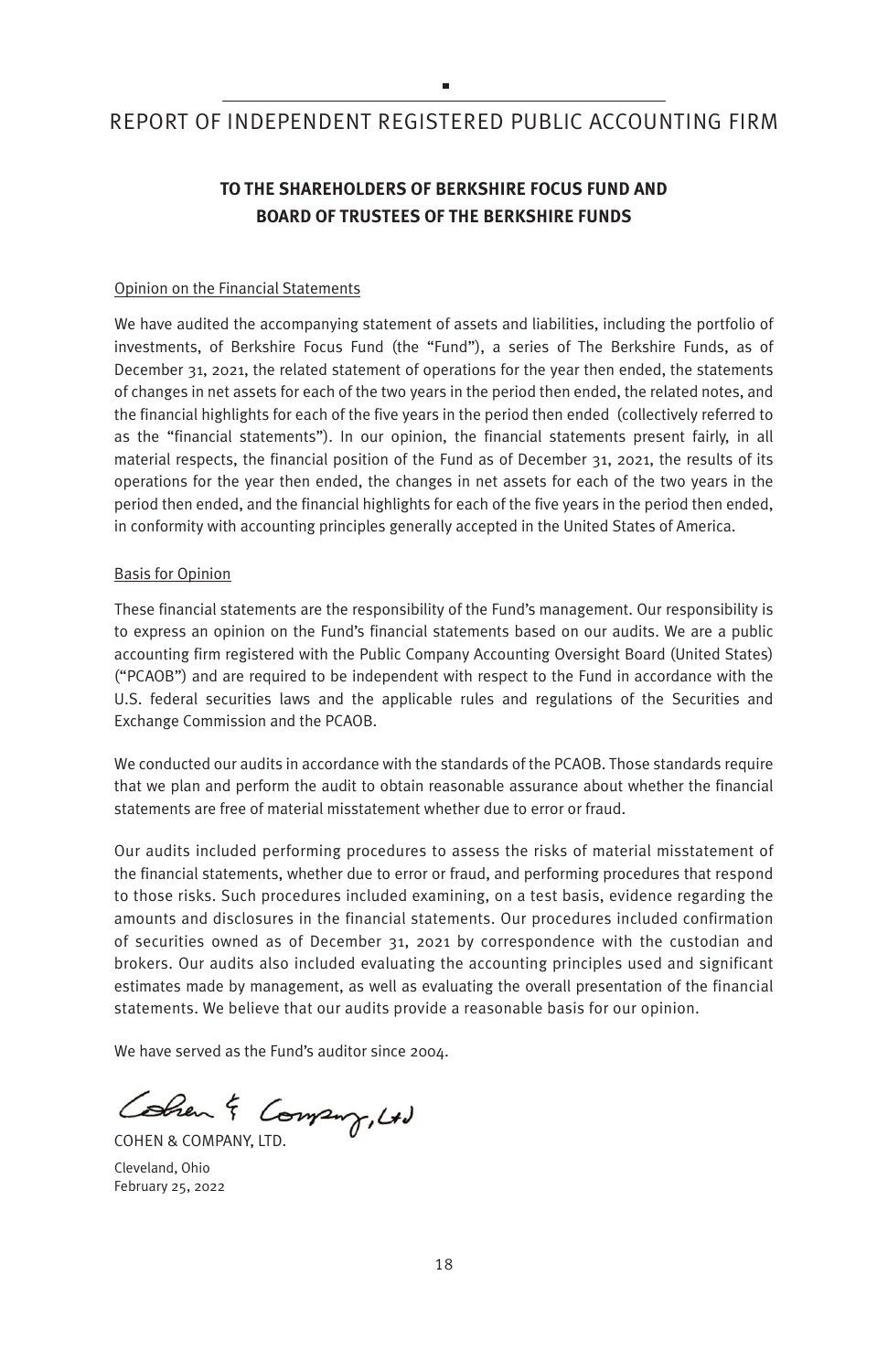#### ADDITIONAL INFORMATION  $(UNAUDITED)$

×

#### **EXPENSE EXAMPLE**

As a shareholder of the Fund, you incur two types of costs: (1) transaction costs, and (2) ongoing costs, including advisory fees, administrative fees and interest expense. This Example is intended to help you understand your ongoing costs (in dollars) of investing in the Fund and to compare these costs with the ongoing costs of investing in other mutual funds. The Example is based on investment of \$1,000 invested in the Fund on July 1, 2021 and held through December 31, 2021.

#### **Actual Expenses**

The first line of the table on the following page provides information about actual account values and actual expenses. Although the Fund charges no sales load or transaction fees, you will be assessed fees for outgoing wire transfers, returned checks and stop payment orders at prevailing rates charged by Mutual Shareholder Services, LLC, the Fund's transfer agent. If you request that a redemption be made by wire transfer, currently a \$20.00 fee is charged by the Fund's transfer agent. IRA accounts will be charged an \$8.00 annual maintenance fee. If shares are redeemed within 90 days of purchase from the Fund, the shares are subject to a 2% redemption fee. To the extent the Fund invests in shares of other investment companies as part of its investment strategy, you will indirectly bear your proportionate share of any fees and expenses charged by the underlying funds in which the Fund invests in addition to the expenses of the Fund. Actual expenses of the underlying funds are expected to vary among the various underlying funds. These expenses are not included in the example. The example includes advisory fees, administrative fees and other Fund expenses. However, the example does not include portfolio trading commissions and related expenses and other extraordinary expenses as determined under generally accepted accounting principles. You may use the information in this line, together with the amount you invested, to estimate the expenses that you paid over the period. Simply divide your account value by  $$1,000$  (for example, an \$8,600 account value divided by  $$1,000 = 8.6$ ), then multiply the result by the number in the first line under the heading entitled "Expenses Paid During Period" to estimate the expenses you paid on your account during this period.

#### **Hypothetical Example for Comparison Purposes**

The second line of the table provides information about hypothetical account values and hypothetical expenses based on the Fund's actual expense ratio and an assumed rate of return of 5% per year before expenses, which is not the Fund's actual return. The hypothetical account values and expenses may not be used to estimate the actual ending account balance or expenses you paid for the period. You may use this information to compare the ongoing costs of investing in the Fund and other funds. To do so, compare this 5% hypothetical example with the 5%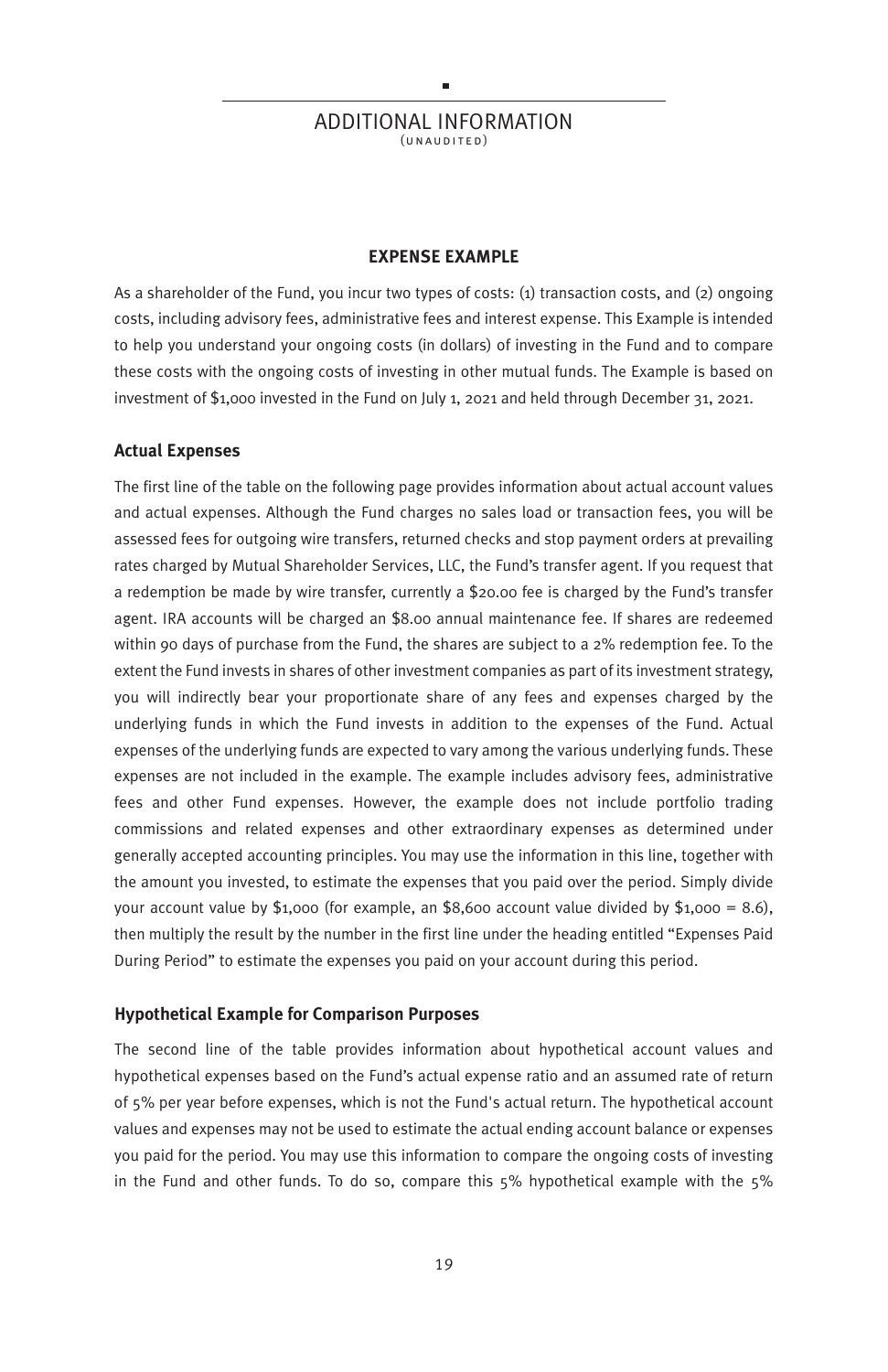#### ADDITIONAL INFORMATION  $(UNAUDITED)$

×

hypothetical examples that appear in the shareholder reports of the other funds. Please note that the expenses shown in the table are meant to highlight your ongoing costs only and do not reflect any transactional costs, such as redemption fees or the charges by Mutual Shareholder Services, LLC as described above, or the expenses of the underlying funds. Therefore, the second line of the table is useful in comparing ongoing costs only, and will not help you determine the relative total costs of owning different funds. In addition, if these transactional costs were included, your costs would have been higher.

 $E \times E$ 

|                                    |                      |                      | Expenses Paid      |
|------------------------------------|----------------------|----------------------|--------------------|
|                                    | Beginning            | Ending               | During the Period* |
|                                    | <b>Account Value</b> | <b>Account Value</b> | July 1, 2021 to    |
|                                    | July 1, 2021         | December 31, 2021    | December 31, 2021  |
| Actual                             | \$1,000.00           | \$985.75             | \$9.56             |
| Hypothetical                       | \$1,000.00           | \$1,051.58           | \$9.70             |
| (5% annual return before expenses) |                      |                      |                    |

\*Expenses are equal to the Fund's annualized expense ratio of 1.91%, multiplied by the average account value over the period, multiplied by 184/365 to reflect the one-half year period.

#### **OTHER INFORMATION**

#### **Proxy Voting Guidelines**

Berkshire Capital Holdings, Inc., the Fund's Adviser, is responsible for exercising the voting rights associated with the securities held by the Fund. A description of the policies and procedures used by the Adviser in fulfilling this responsibility and a record of the Fund's proxy votes for the most recent twelve month period ended June 30, are available without charge, upon request, by calling toll free 1-877-526-0707. They are also available on the Securities and Exchange Commission's ("SEC") website at www.sec.gov.

#### **Quarterly Filing of Portfolio Holdings**

The Fund publicly files its complete schedule of portfolio holdings with the SEC for the first and third quarters of each fiscal year on Form N-PORT. The Fund's Forms N-PORT are available on the SEC's website at www.sec.gov. Copies of the Fund's Forms N-PORT are also available, without charge, by calling the Fund toll free 1-877-526-0707.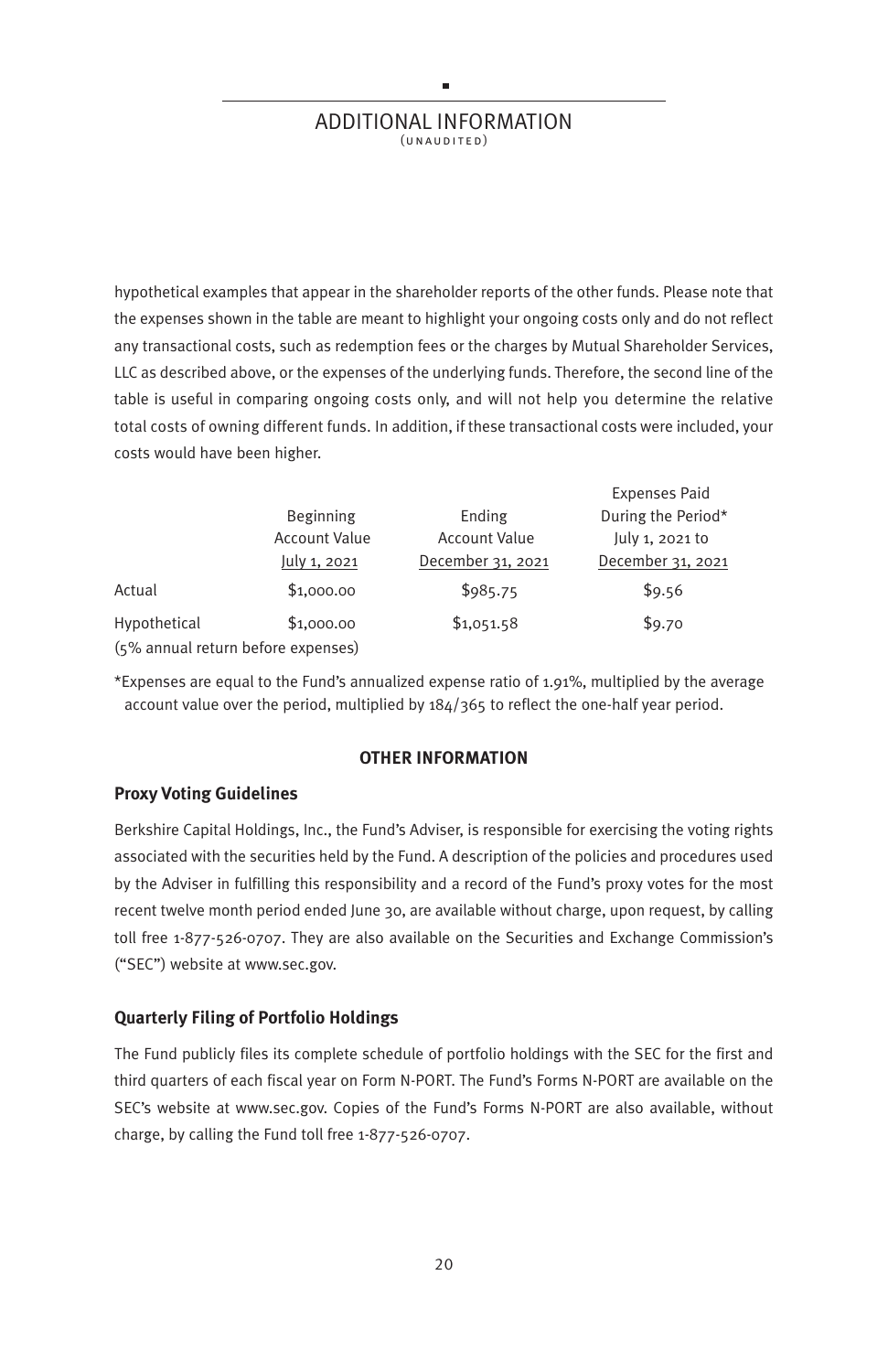## r ADDITIONAL INFORMATION  $(UNAUDITED)$

#### **Liquidity Risk Management Program**

During the fiscal year ended December 31, 2021, the Board reviewed the Fund's liquidity risk management program, adopted pursuant to Rule 22e-4 under the Investment Company Act. The program is overseen by the Adviser, who has delegated certain responsibilities for managing the program to a liquidity program administrator (the "LPA"). The LPA reported that it had assessed, managed and reviewed the program for the Fund taking into consideration several factors including the liquidity of the Fund's portfolio investments and the market, trading or investment specific considerations that may reasonably affect a security's classification as a liquid investment. The LPA certified that the program was adequate, effectively implemented and needed no changes at that time.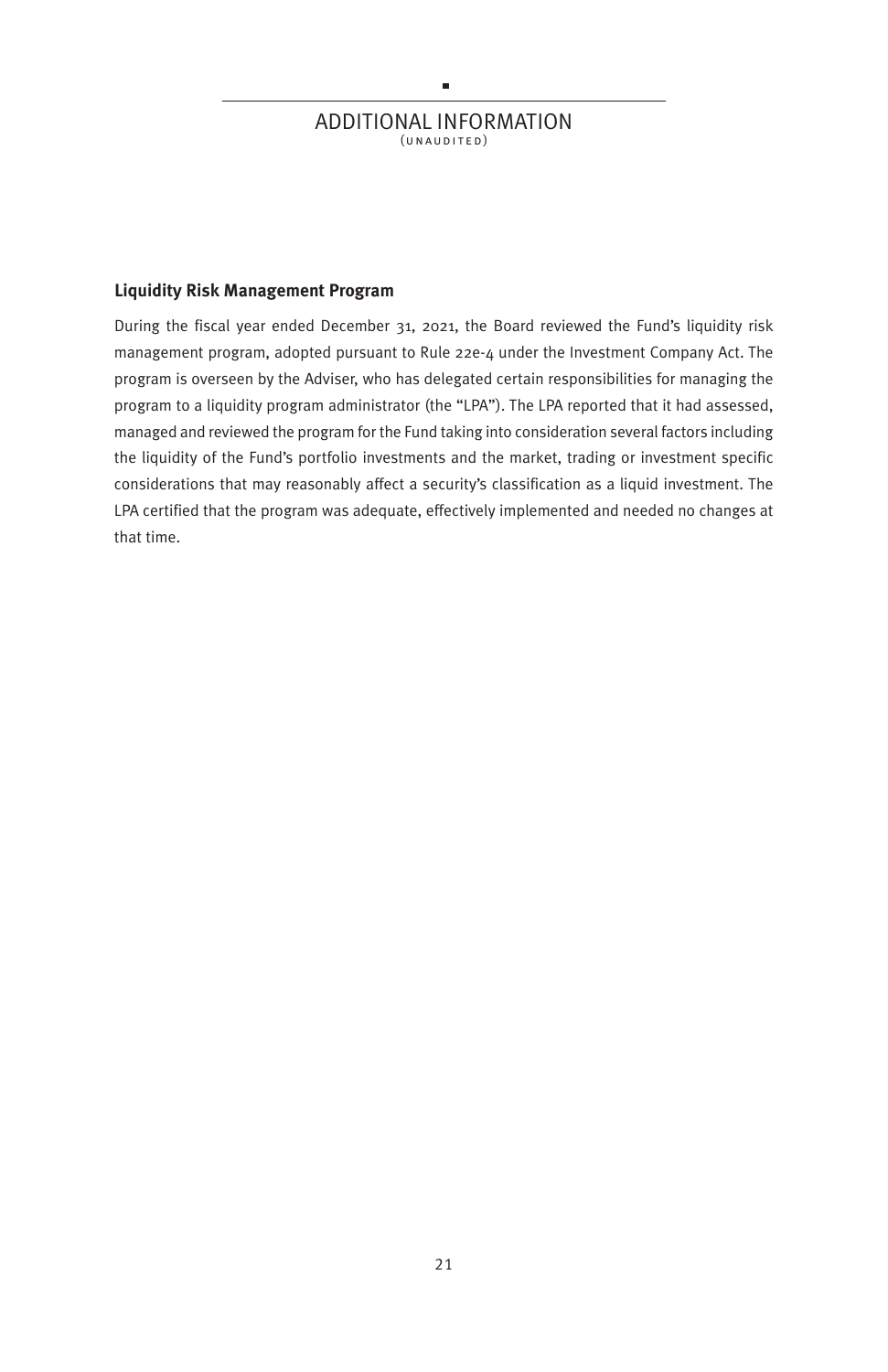### r ADDITIONAL INFORMATION  $(UNAUDITED)$

#### **Trustee and Officer Information**

The business and affairs of the Fund are managed under the direction of the Fund's Board of Trustees. Information pertaining to the Trustees and Officers of the Fund is set forth below. The SAI includes additional information about the Fund's Trustees and Officers and is available without charge, upon request, by calling toll-free 1-877-526-0707.

#### Interested Trustees and Officers

| <b>NAME, ADDRESS AND</b><br>YEAR OF BIRTH                                                                         | POSITION(S) HELD<br><b>WITH TRUST</b>                                                                                    | <b>TERM OF</b><br><b>OFFICE AND</b><br><b>LENGTH OF</b><br><b>TIME SERVED</b> | <b>PRINCIPAL</b><br><b>OCCUPATION DURING</b><br><b>PAST FIVE YEARS</b>             | <b>NUMBER OF</b><br><b>PORTFOLIOS IN</b><br><b>FUND COMPLEX</b><br><b>OVERSEEN BY</b><br><b>TRUSTEE</b> | <b>OTHER DIRECTORSHIPS</b><br><b>HELD BY TRUSTEE</b>                                    |
|-------------------------------------------------------------------------------------------------------------------|--------------------------------------------------------------------------------------------------------------------------|-------------------------------------------------------------------------------|------------------------------------------------------------------------------------|---------------------------------------------------------------------------------------------------------|-----------------------------------------------------------------------------------------|
| MALCOLM R. FOBES III*<br><b>475 MILAN DRIVE</b><br><b>SUITE #103</b><br>SAN JOSE, CA 95134<br>YEAR OF BIRTH: 1964 | TRUSTEE, PRESIDENT.<br>TREASURER, SECRETARY.<br>CHIEF INVESTMENT<br><b>OFFICER AND CHIEF</b><br><b>FINANCIAL OFFICER</b> | INDEFINITE;<br><b>SINCE 1996</b>                                              | CHAIRMAN AND CEO:<br><b>BERKSHIRE CAPITAL</b><br>HOLDINGS, INC.<br>1993 TO PRESENT | 1                                                                                                       | <b>INDEPENDENT DIRECTOR:</b><br><b>UNITED STATES</b><br><b>COMMODITY FUNDS.</b><br>LLC. |
| <b>SOTHARA CHIN</b><br><b>475 MILAN DRIVE</b><br><b>SUITE #103</b><br>SAN JOSE, CA 95134<br>YEAR OF BIRTH: 1966   | CHIEF COMPLIANCE<br><b>OFFICER</b>                                                                                       | <b>INDEFINITE:</b><br><b>SINCE 2021</b>                                       | <b>MANAGING MEMBER.</b><br>FIT COMPLIANCE LLC<br>2016 TO PRESENT                   | N/A                                                                                                     | N/A                                                                                     |

 $^\star$  Trustees who are considered "interested persons" as defined in Section 2(a)(19) of the Investment Company Act of 1940 by virtue of their affiliation with the Investment Adviser.

#### Disinterested Trustees

| <b>NAME, ADDRESS AND</b><br>YEAR OF BIRTH                                                                                 | <b>POSITION HELD</b><br><b>WITH TRUST</b> | <b>TERM OF</b><br><b>OFFICE AND</b><br><b>LENGTH OF</b><br><b>TIME SERVED</b> | <b>PRINCIPAL</b><br><b>OCCUPATION DURING</b><br><b>PAST FIVE YEARS</b>                                                                                                                                                                                                                                               | <b>NUMBER OF</b><br>PORTFOLIOS IN<br><b>FUND COMPLEX</b><br><b>OVERSEEN BY</b><br><b>TRUSTEE</b> | <b>OTHER DIRECTORSHIPS</b><br><b>HELD BY TRUSTEE</b>                                    |
|---------------------------------------------------------------------------------------------------------------------------|-------------------------------------------|-------------------------------------------------------------------------------|----------------------------------------------------------------------------------------------------------------------------------------------------------------------------------------------------------------------------------------------------------------------------------------------------------------------|--------------------------------------------------------------------------------------------------|-----------------------------------------------------------------------------------------|
| <b>ANDREW W. BROER</b><br><b>475 MILAN DRIVE</b><br><b>SUITE #103</b><br><b>SAN JOSE, CA 95134</b><br>YEAR OF BIRTH: 1965 | <b>INDEPENDENT TRUSTEE</b>                | INDEFINITE;<br><b>SINCE 1998</b>                                              | MANAGER, DATA CENTER<br><b>TOOLS AND MONITORING.</b><br>APPLE, INC.<br>2014 TO PRESENT                                                                                                                                                                                                                               | $\mathbf{1}$                                                                                     | <b>NONE</b>                                                                             |
| PETER M. ROBINSON<br><b>475 MILAN DRIVE</b><br><b>SUITE #103</b><br><b>SAN JOSE, CA 95134</b><br>YEAR OF BIRTH: 1957      | <b>INDEPENDENT TRUSTEE</b>                | <b>INDEFINITE:</b><br><b>SINCE 2020</b>                                       | <b>MURDOCH DISTINGUISHED</b><br>POLICY FELLOW AT THE<br>HOOVER INSTITUTION AND<br><b>EDITOR OF HOOVER'S</b><br>QUARTERLY JOURNAL,<br>THE HOOVER DIGEST.<br>1993 TO PRESENT                                                                                                                                           | $\mathbf{1}$                                                                                     | <b>INDEPENDENT DIRECTOR;</b><br><b>UNITED STATES</b><br><b>COMMODITY FUNDS.</b><br>LLC. |
| DAVID A. WHITE<br><b>475 MILAN DRIVE</b><br><b>SUITE #103</b><br><b>SAN JOSE, CA 95134</b><br>YEAR OF BIRTH: 1967         | <b>INDEPENDENT TRUSTEE</b>                | <b>INDEFINITE:</b><br><b>SINCE 2020</b>                                       | <b>EXECUTIVE DIRECTOR.</b><br>INTERNAL AUDIT/RISK<br>MANAGEMENT, GILEAD<br>SCIENCES, INC., JUNE 2020<br>TO PRESENT: EXECUTIVE<br><b>DIRECTOR, NORTH AMERICA</b><br><b>CONTROLLER, GILEAD</b><br>SCIENCES, INC., AUG. 2016<br>TO MAY 2020, SENIOR<br>DIRECTOR, NORTH AMERICA<br>CONTROLLER, AUG, 2016 TO<br>Nov. 2018 | $\mathbf{1}$                                                                                     | <b>NONE</b>                                                                             |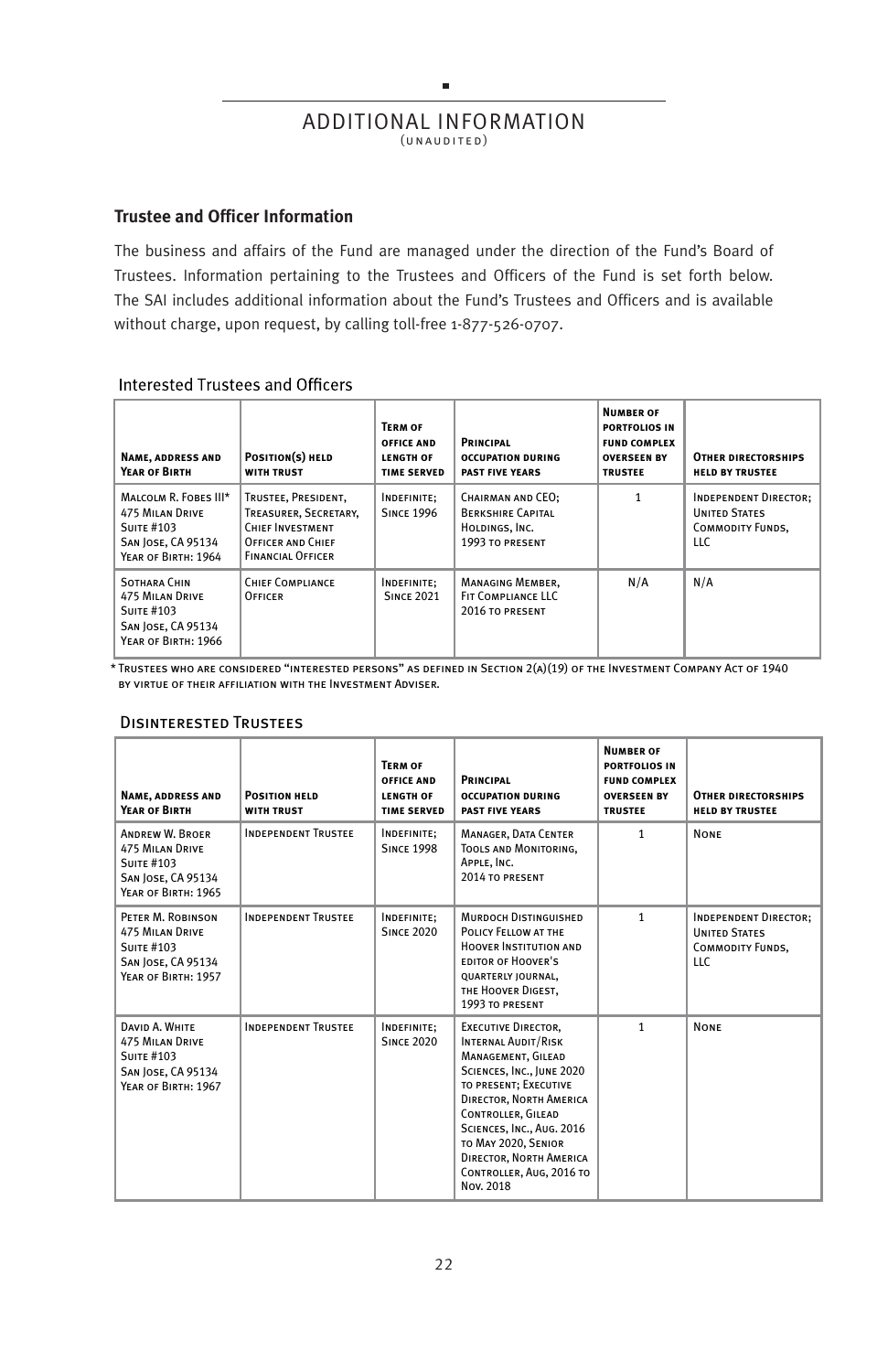#### ADDITIONAL INFORMATION  $(UNAUDITER)$

×

#### **APPROVAL OF INVESTMENT ADVISORY AGREEMENT**

The Board of Trustees (the "Trustees" or the "Board"), including a majority of the Trustees who are not "interested persons" of the Trust (the "Independent Trustees"), approved the continuation of the Investment Advisory Agreement (the "Advisory Agreement") with Berkshire Capital Holdings, Inc. (the "Adviser") at a meeting on held December 4, 2021.

The Trustees were assisted by experienced independent legal counsel throughout the contract review process. The Independent Trustees discussed the proposed continuance in executive session with such counsel at which no representatives of the Adviser were present. The Independent Trustees relied upon the advice of independent legal counsel and their own business judgment in determining the material factors to be considered in evaluating the Advisory Agreement and the weight to be given to each such factor. Among other factors, the Trustees considered the Fund's performance; the nature, extent and quality of the services provided; the costs of the services provided; any profits realized by the Adviser; the extent to which economies of scale will be realized as the Fund grows; and whether fees reflect those economies of scale. The conclusions reached by the Independent Trustees were based on a comprehensive evaluation of all of the information provided and were not the result of any one factor. Moreover, each Independent Trustee may have afforded different weight to the various factors in reaching his conclusions with respect to the Advisory Agreement.

At the December 4, 2021 Board meeting, a representative of the Adviser referred the Trustees to the materials that had been provided to them for purposes of their consideration of the Advisory Agreement. He summarized the services provided by the Adviser to the Fund and he reported that there were no material changes in the structure or relationships of the Adviser. The representative next reviewed with the Trustees the average total returns of the Fund through October 31, 2021 (year-to-date, 1-year, 3-years, 5-years, 10-years and 15-years), and the expense ratios and management fees of the Fund in comparison with funds in the Morningstar Technology Fund category (the "Category"), and a group of no-load Morningstar Technology Funds with net assets ranging from \$250 million to \$2 billion (the "Peer Group"). He also reviewed comparisons of the Fund's performance with its benchmark indices, as well as the Category and Peer Group. He noted that he had provided the Adviser's balance sheet and income statement to the Trustees prior to the meeting. He then led a discussion regarding the Adviser's profitability, indicating a profit margin at the time of analysis.

#### **Investment Performance**

The Trustees then considered the investment performance of the Fund over various periods of time ended October 31, 2021 as compared to its benchmark indices and the Category and Peer Group. The Trustees noted that the Fund had outperformed its benchmark indices over the 3-year, 5-year, 10-year and 15-year periods ended October 31, 2021, remarking in particular that the performance of the Fund for every period relevant to the benchmark indices had been outstanding, except in the year-to-date and 1-year period where the Fund underperformed its benchmark indices. The data also showed that the Fund outperformed its Category and Peer Group averages for the 3-year, 5-year and 10-year periods; and underperformed in the year-todate and 1-year periods. Based on this review, the Trustees concluded that the current and historical performance of the Fund, as managed by the Investment Adviser, was satisfactory.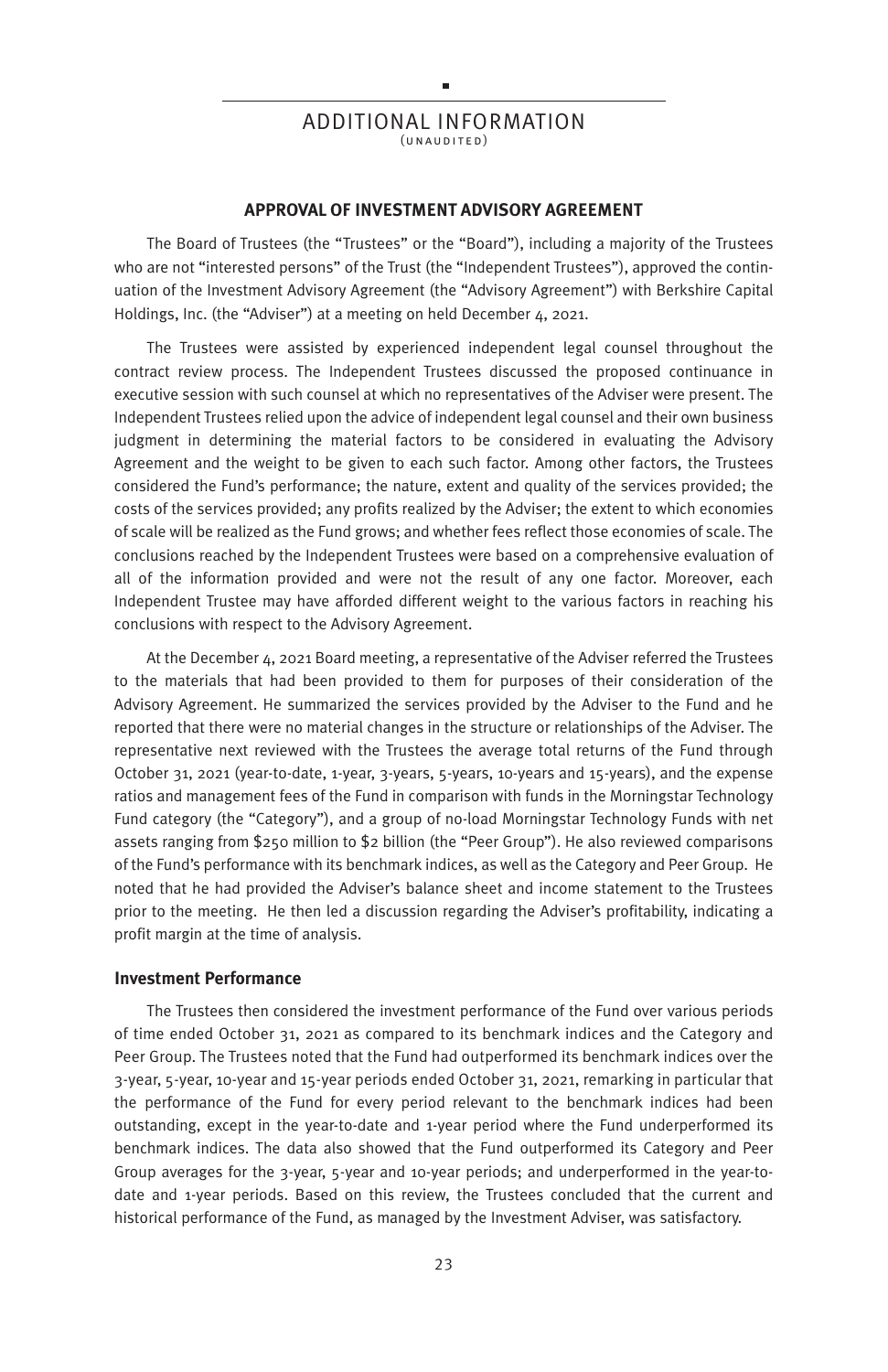ADDITIONAL INFORMATION  $(\cup \cup \cup \cup \cup \cup \cup \cup$ 

×

#### **Nature, Extent and Quality of Services Provided by the Investment Adviser**

The Trustees then reviewed the nature, quality and scope of current and anticipated services provided by the Adviser under the Advisory Agreement. The Trustees discussed the Adviser's experience and the capabilities of the Adviser's portfolio manager. For example, the Trustees reviewed and discussed the Adviser's Form ADV and internal compliance policies, as well as the experience of the Adviser as investment adviser or sub-adviser to other investment companies. In addition to the above considerations, the Trustees reviewed and considered a description of the Adviser's portfolio and brokerage transactions, noting that the Adviser received no soft dollars. Based on this review, the Trustees concluded that the range and quality of services to be provided by the Adviser to the Fund were appropriate and continued to support its original selection of the Adviser.

#### **Costs of Services Provided**

The Trustees next reviewed the terms of the Advisory Agreement and the Administration Agreement, concluding after discussion with independent counsel that it was appropriate to consider them together, given that the Adviser was performing all services under the agreements and that the Administration Agreement called for the Adviser to pay substantially all of the Fund's expenses (except for the investment advisory fee, interest and taxes). The Trustees concluded that it would be putting form over substance to treat the two agreements separately. The representative of the Adviser then reviewed the advisory fee and expense ratio for the Fund and compared the fee and expense ratio with the advisory fees and expense ratios of the Fund's Category and Peer Group. He noted that the expense ratio was more meaningful than the actual advisory fee ratio because the agreements have a "universal fee" structure where the Adviser pays substantially all of the expenses of the Fund and is compensated with a higher fee. The representative further noted that most of the funds in the comparative data do not share this structure.

After discussion, the Trustees agreed that, instead of comparing actual advisory fees, it was more appropriate to compare net expense ratios, due to the universal fee structure. The Trustees further noted that some of the funds in the comparative data were one class of a fund that had many classes and, thus, benefit from economies of scale provided by the other classes. The Trustees noted that the Fund's net expense ratio was at the top of the Peer Group and near the top of the Category, but within the range of the Category.

At this point, the representative added that the work involved in running the Fund was significantly higher than for most other funds because of the extreme volatility of high-growth and technology stocks. He stated that he is actively managing the Fund's portfolio every day, using a time-intensive process to follow news regarding each of the stocks in the portfolio and stocks that he is considering for the portfolio. He estimated that a net positive performance of the Fund is generated by his doing trading "on the edges," which he believes allows the Fund to take advantage of short-term movements in particular stock prices. The Trustees recognized the benefit of the Adviser's active management of the Fund and, based on their review, concluded that the cost of services provided by the Adviser was appropriate.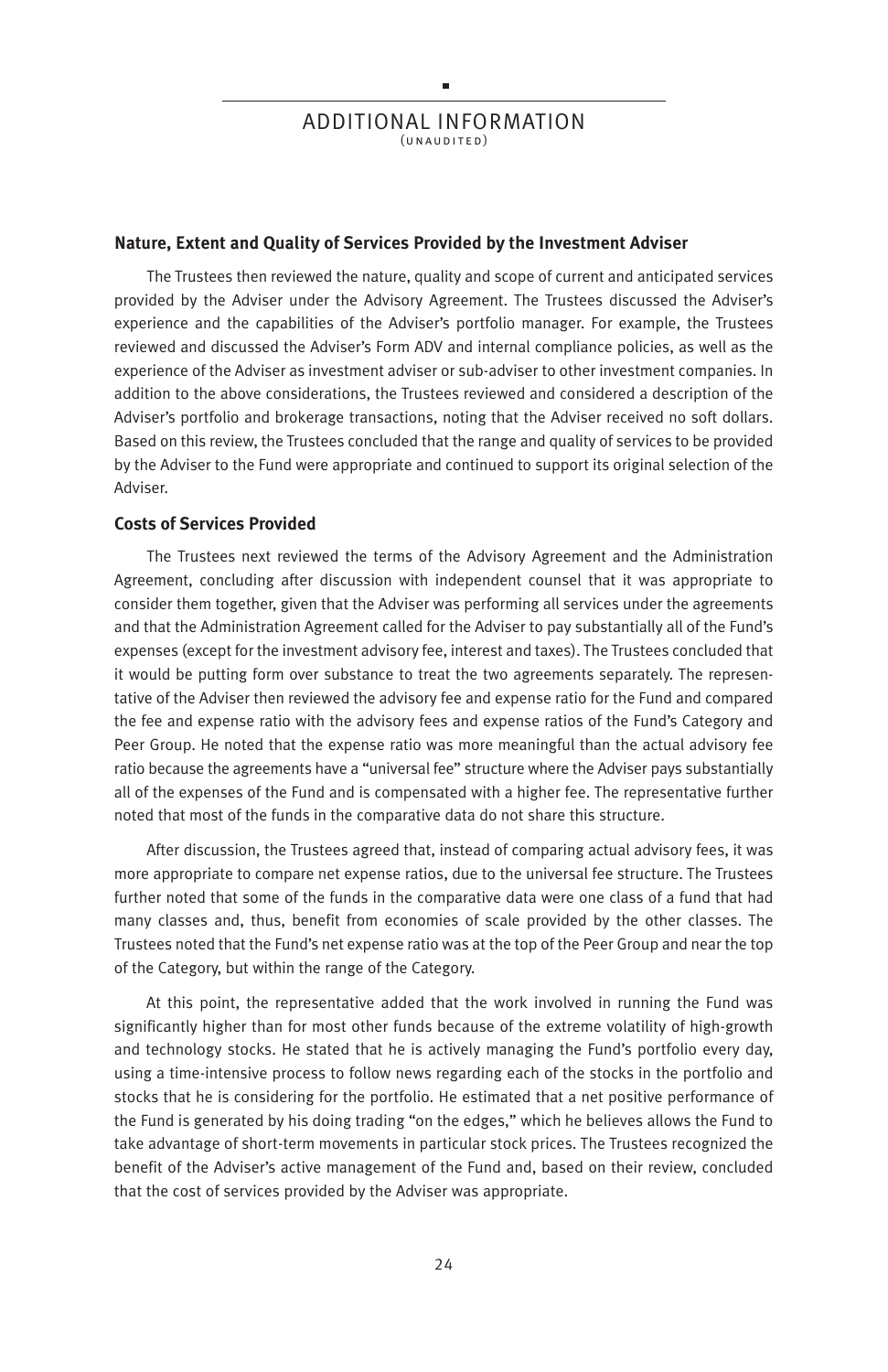ADDITIONAL INFORMATION  $(\cup \cup \cup \cup \cup \cup \cup \cup$ )

×

#### **Profitability of the Adviser**

The Trustees next considered an analysis of the profitability of the Advisor from the fees payable under the Advisory Agreement and the Administration Agreement. In addition, the Trustees reviewed the financial condition of the Investment Advisor for 2020 and through October 2021, as well as information from a Management Practice, Inc. ("MPI") 2019 profitability analysis of 16 publicly-reported asset managers. A representative of the Advisor reviewed the profitability analysis of the Advisor with the Trustees, noting that as no rent expenses and no payroll expenses were deducted through October 2021, the Advisor's profitability was significantly overstated. The Trustees remarked that the Advisor's level of profitability was above the average pre-tax operating margins reported in the MPI analysis before considering certain expenses. They also note that the profitability for equity funds was generally significantly higher and that after including the Advisor's expected payroll expense for 2021 the Advisor's profitability was in the acceptable range.

#### **Economies of Scale**

The Trustees next considered whether the Fund has appropriately benefitted from any economies of scale, and whether there is potential for realization of any further economies of scale. The representative of the Adviser reminded the Trustees that the Adviser's fees under the Administration Agreement contain breakpoints and noted that the Fund was already receiving the benefit of the fee reduction at the third break point. The Trustees acknowledged that the Adviser was entitled to reasonable profits and indicated that the existing breakpoints are, and should continue to pass on the benefits of economies of scale to shareholders.

#### **Conclusion**

At this point, the Trustees indicated that it was their consensus that the information presented and the discussion of the information were adequate for making a determination regarding the renewal of the Advisory Agreement. As to the nature, extent and quality of services provided by the Adviser, the Trustees expressed their common opinion that the Adviser provides excellent services to the Fund and that the extent of the services is consistent with the Board's expectations. They complimented the Adviser on the Fund's outstanding relative performance over the last fifteen years. The Trustees then concluded that, based on their review of the fees and overall expense comparisons, as well as all information relating to the profitability of the Adviser, that the advisory and administration fees were reasonable and that the arrangements were not generating excessive profits to the Adviser. The Trustees further concluded that the existing fee breakpoints would make the Adviser's fees reflective of economies of scale.

After further discussion, and based upon all of the above-mentioned factors and their related conclusions, with no single factor or conclusion being determinative and with each Trustee not necessarily attributing the same weight to each factor, the Trustees unanimously determined that the continuation of the Advisory Agreement for an additional year was in the best interests of the Fund and its shareholders.